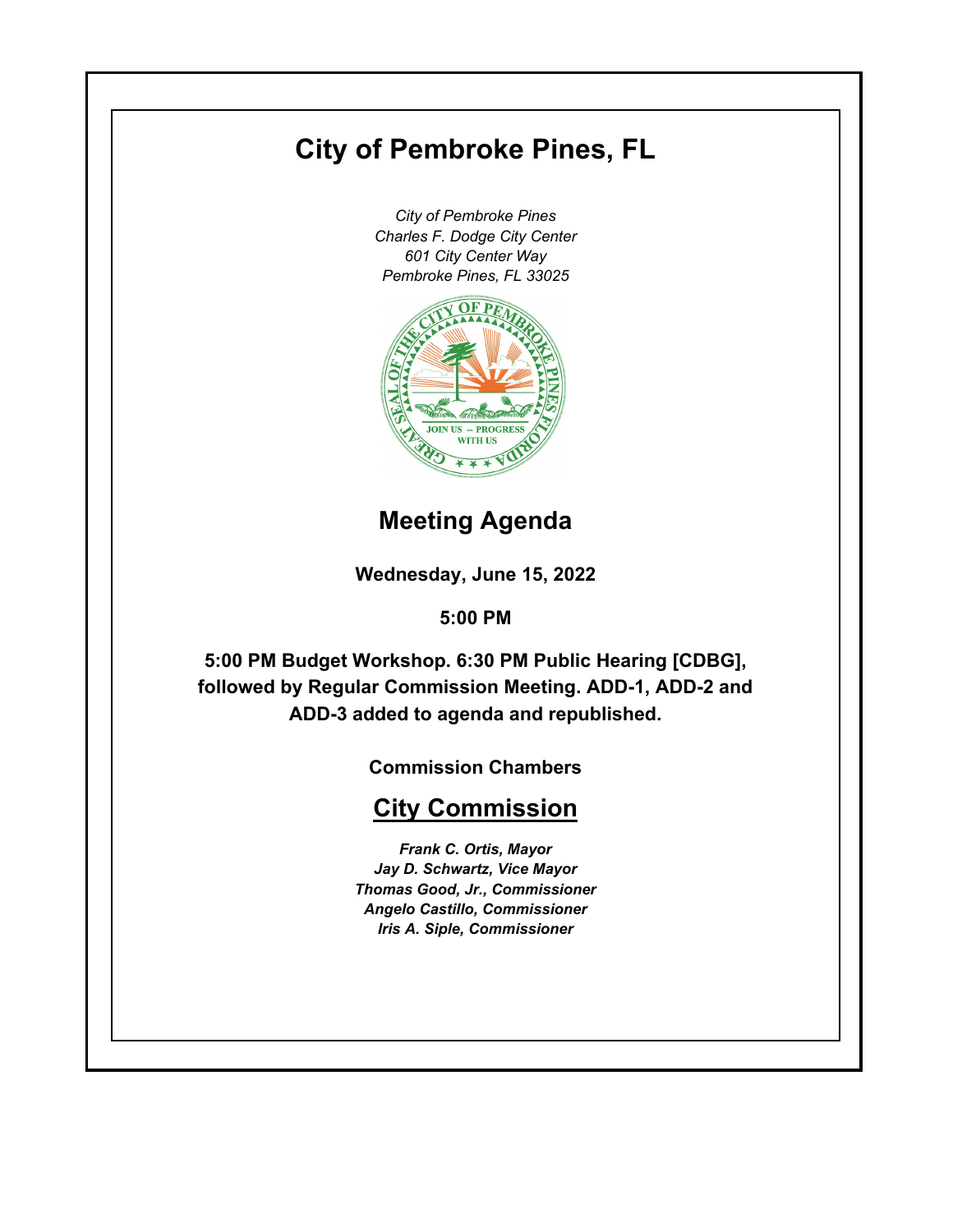# **WELCOME TO YOUR CITY COMMISSION.**

WE ARE PLEASED THAT YOU HAVE DEMONSTRATED AN INTEREST IN YOUR COMMUNITY BY ATTENDING A CITY COMMISSION MEETING. WE HOPE THAT YOU WILL ATTEND MORE OF THESE MEETINGS IN THE FUTURE.

# **COVID-19 OBSERVATIONS**

THIS MEETING IS CONDUCTED IN PERSON IN THE COMMISSION CHAMBERS AT 601 CITY CENTER WAY, PEMBROKE PINES, FLORIDA 33025, AND DUE TO RECENT CHALLENGES PRESENTED BY THE COVID-19 WORLD-WIDE PANDEMIC, RECOMMENDED ADHERENCE TO THE HEALTH AND SAFETY GUIDELINES OF THE CENTERS FOR DISEASE CONTROL (CDC) WITH REGARD TO SANITIZING, SOCIAL DISTANCING AND FACE COVERINGS TO KEEP THE PUBLIC, COMMISSION, AND STAFF SAFE, IS OBSERVED AS MAY BE AMENDED AND MODIFIED FROM TIME TO TIME.

# **WHO ARE THE CITY COMMISSIONERS?**

THEY ARE ELECTED OFFICIALS WHO ARE THE POLICY FORMULATORS FOR THE CITY. THEY FORMULATE THE LAWS THAT GOVERN OUR COMMUNITY ON A DAILY BASIS.

# **WHAT IS A CITY COMMISSION MEETING?**

IT IS A FORMAL MEETING OF THE MEMBERS OF THE CITY COMMISSION TO TRANSACT CITY BUSINESS. THIS BUSINESS IS CONDUCTED IN A MANNER PRESCRIBED BY LAWS AND REGULATIONS WHICH REQUIRE CERTAIN FORMAL ACTIONS AND THE FOLLOWING OF SPECIFIED PROCEDURES.

# **WHAT IS THE AGENDA?**

THE AGENDA IS A PREPARED SCHEDULE OF THE ITEMS BEING CONSIDERED BY THE CITY COMMISSION FOR ACTION. THE AGENDA AND EXPLANATORY MATERIAL ARE DELIVERED TO EACH CITY COMMISSIONER PRIOR TO EACH MEETING IN ORDER TO GIVE EACH MEMBER TIME TO STUDY.

# **CAN YOU SPEAK AT THE MEETING?**

YES! ALL REGULAR CITY COMMISSION MEETINGS AND PUBLIC HEARINGS PROVIDE TIME FOR THE PUBLIC TO EXPRESS THEIR VIEWS CONCERNING ITEMS ON THE AGENDA.

THE CITY ALSO HAS A PROCEDURAL ORDINANCE FOR CONDUCTING CITY COMMISSION MEETINGS WHICH ALLOWS A TIME AT THE REGULARLY SCHEDULED COMMISSION MEETING FOR ANYONE FROM THE PUBLIC TO EXPRESS THEIR VIEWS ON ANY TOPIC.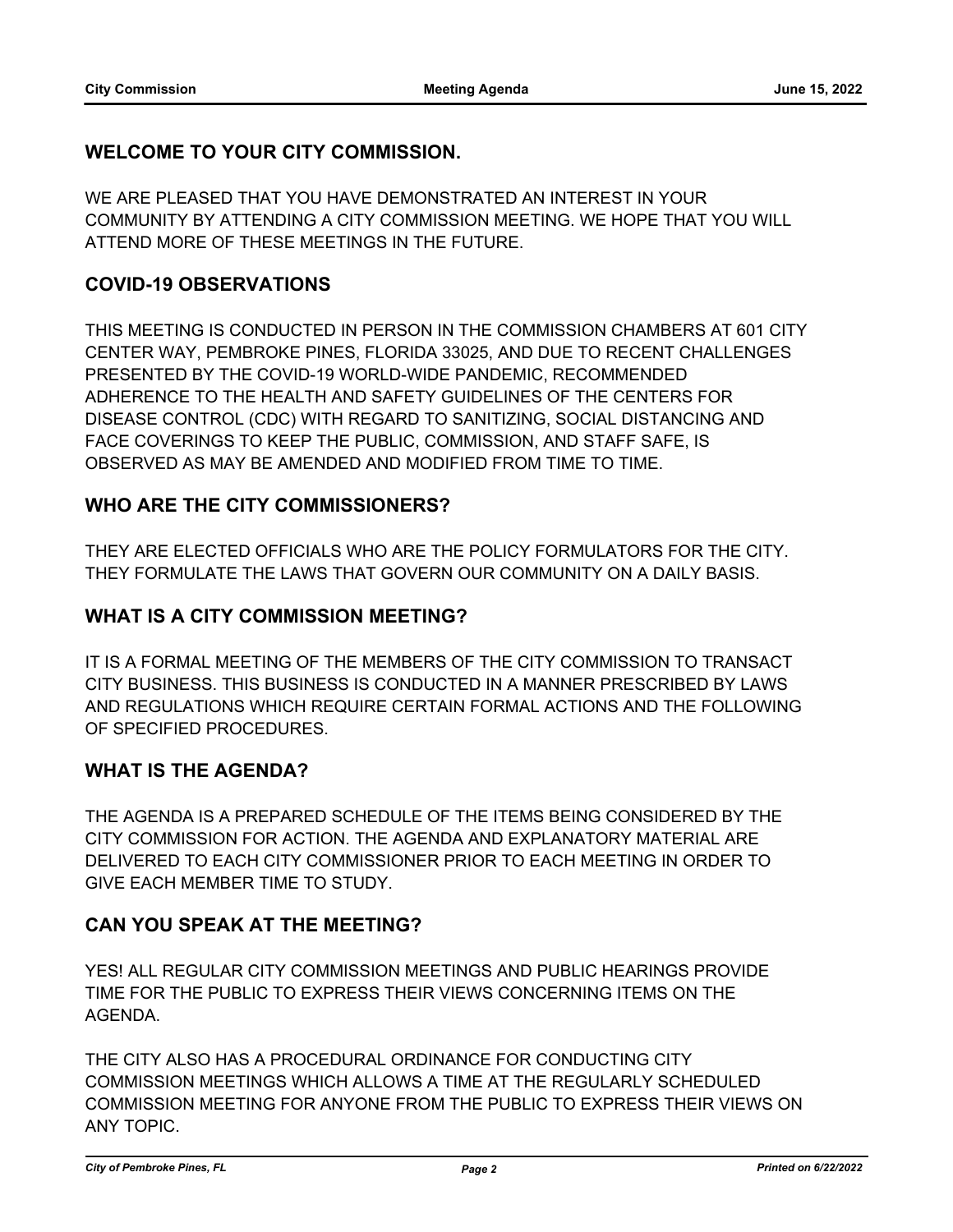# **TELEVISED**

THE PUBLIC CAN LISTEN TO AND VIEW COMMISSION MEETINGS ON TELEVISION AT: COMCAST CHANNEL 78, AND AT&T U-VERSE CHANNEL 99.

# **WEBSITE ACCESS TO LIVESTREAM:**

Online at https://www.ppines.com/135/Watch-Meeting---Live-Stream Live Stream of the Commission Meeting can also be viewed on Youtube at www.youtube.com.

## **VIEW AGENDAS:**

Agendas may be viewed at https://ppines.legistar.com/Calendar.aspx

## **ACCOMMODATIONS:**

IF ANY MEMBER OF THE PUBLIC REQUIRES ADDITIONAL INFORMATION ABOUT THIS CITY COMMISSION MEETING, PLEASE CONTACT:

MARLENE D. GRAHAM, CITY CLERK CITY OF PEMBROKE PINES 601 CITY CENTER WAY PEMBROKE PINES, FL 33025 954-450-1060 MGRAHAM@PPINES.COM

ANY PERSON WHO DECIDES TO APPEAL ANY DECISION OF THE COMMISSION WITH RESPECT TO ANY MATTER CONSIDERED AT THIS MEETING WILL NEED A RECORD OF THE PROCEEDINGS AND FOR SUCH PURPOSE, MAY NEED TO ENSURE THAT A VERBATIM RECORD OF THE PROCEEDINGS IS MADE WHICH RECORD INCLUDES TESTIMONY AND EVIDENCE UPON WHICH THE APPEAL IS TO BE BASED.

# **FURTHER INFORMATION**

PERSONS WITH DISABILITIES REQUIRING ACCOMMODATIONS IN ORDER TO PARTICIPATE SHOULD CONTACT THE CITY CLERK, 450-1050 AT LEAST 48 HOURS IN ADVANCE TO REQUEST SUCH ACCOMMODATION. IF ANYONE REQUIRES AUXILIARY AIDS FOR COMMUNICATION PLEASE CALL THE CITY CLERK AT LEAST THREE WORKING DAYS PRIOR TO ANY MEETING AT 954-450-1060.

# **THANK YOU.**

*City of Pembroke Pines, FL Page 3 Printed on 6/22/2022*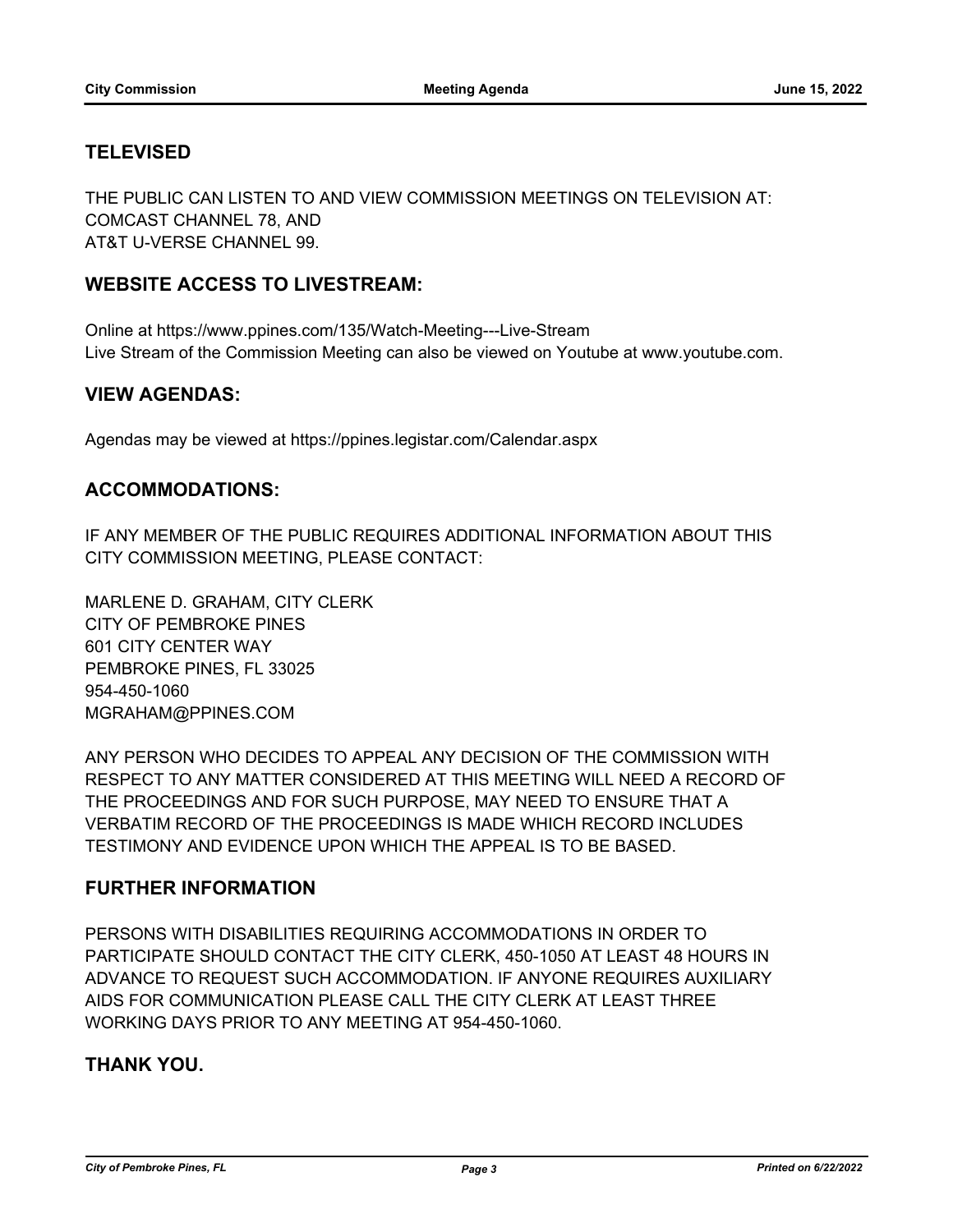WE THANK YOU FOR YOUR INTEREST IN ATTENDING THE CITY COMMISSION MEETING AND HOPE YOU WILL JOIN US AGAIN. IF YOU HAVE QUESTIONS OR DESIRE FURTHER EXPLANATIONS, PLEASE CONTACT THE CITY MANAGER AT 954-450-1040.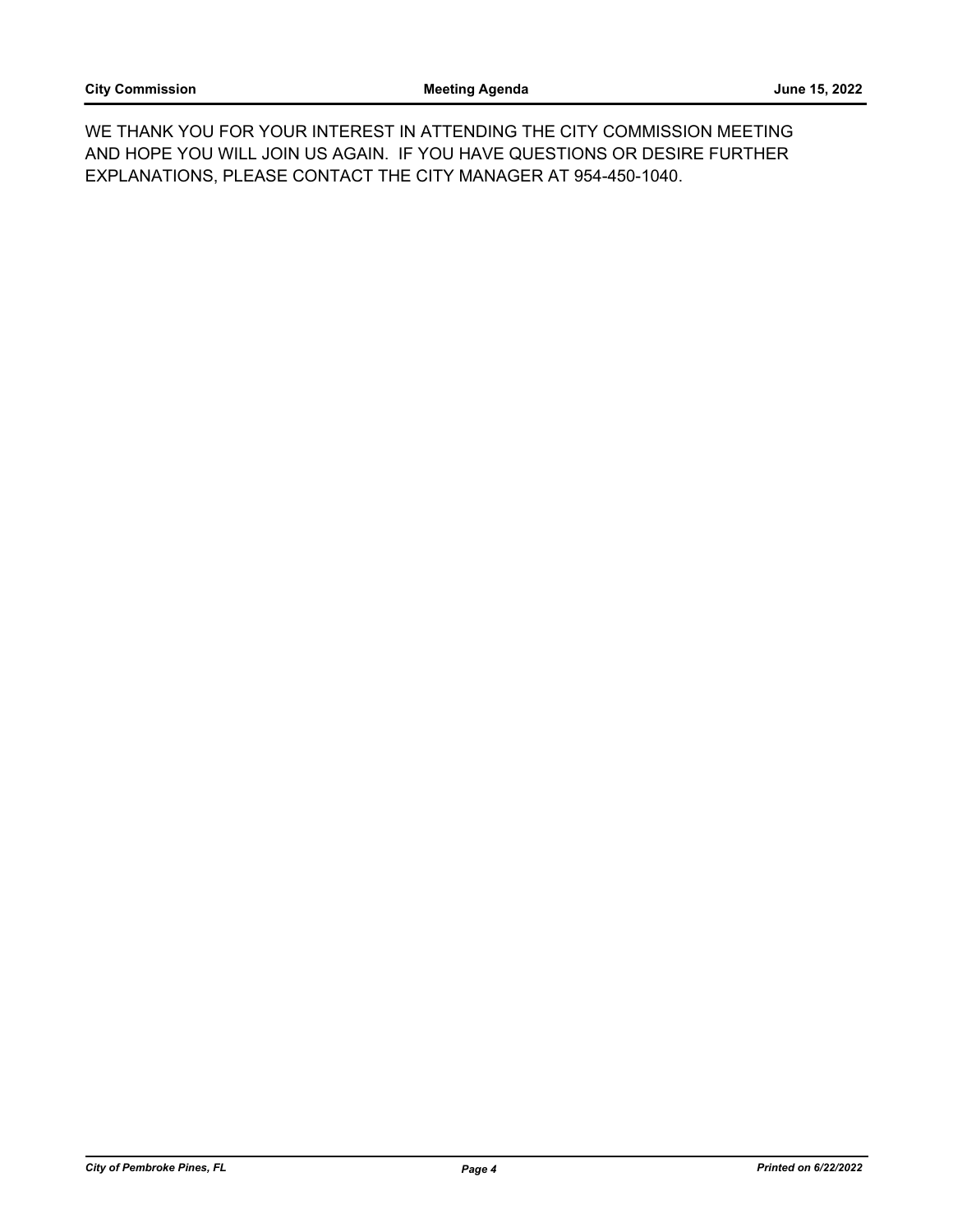### **5:00 PM BUDGET WORKSHOP MEETING CALLED TO ORDER**

WS-1 22-0516 WORKSHOP ITEM: BUDGET WORKSHOP PRESENTATION. **[22-0516](http://ppines.legistar.com/gateway.aspx?m=l&id=/matter.aspx?key=15451)**

*Attachments:* [1. 2022-23 Budget Workshop 6-15-22 Final](http://ppines.legistar.com/gateway.aspx?M=F&ID=a29a3033-e84a-42ef-960f-f1aa2f617adb.pdf)

# **6:30 PM PUBLIC HEARING CALLED TO ORDER [CDBG PROGRAM YEAR 2022]**

PH-1 **22-0500** [PUBLIC HEARING ITEM]: MOTION TO ADOPT PROPOSED RESOLUTION 2022-R-17 CITY'S ACTION PLAN FOR COMMUNITY DEVELOPMENT BLOCK GRANT ("CDBG") PROGRAM YEAR 2022. **[22-0500](http://ppines.legistar.com/gateway.aspx?m=l&id=/matter.aspx?key=15435)**

> PROPOSED RESOLUTION 2022-R-17 IS A RESOLUTION OF THE CITY COMMISSION OF THE CITY OF PEMBROKE PINES, FLORIDA, APPROVING THE CITY'S ACTION PLAN FOR COMMUNITY DEVELOPMENT BLOCK GRANT ("CDBG") PROGRAM YEAR 2022; DIRECTING THE CITY MANAGER TO SUBMIT THE ACTION PLAN TO THE UNITED STATES DEPARTMENT OF HOUSING AND URBAN DEVELOPMENT, INCLUDING ANY AMENDMENTS THERETO, AND AUTHORIZING THE CITY MANAGER TO EXECUTE ALL REQUIRED DOCUMENTS; PROVIDING FOR CONFLICTS; PROVIDING FOR SEVERABILITY; PROVIDING FOR AN EFFECTIVE DATE. (PROPOSED RESOLUTION 2022-R-17 IS ITEM NO. 32 ON THE AGENDA).

*Sponsors:* Planning and Economic Development

*Attachments:* [1. PublIc Hearing Notice CDBG 6-15-2022](http://ppines.legistar.com/gateway.aspx?M=F&ID=d558f999-ee2c-4470-ae41-c2d5bd7cd306.pdf)

# **6:30 PM (or at such time as Public Hearing adjourns) REGULAR MEETING CALLED TO ORDER**

### **ROLL CALL**

# **PLEDGE OF ALLEGIANCE**

# **PRESENTATIONS:**

**PRE-1 22-0495** PRESENTATION NO. 1: ANGEL GOMEZ FROM THE SCHOOL BOARD OF BROWARD COUNTY WILL PROVIDE **[22-0495](http://ppines.legistar.com/gateway.aspx?m=l&id=/matter.aspx?key=15430)**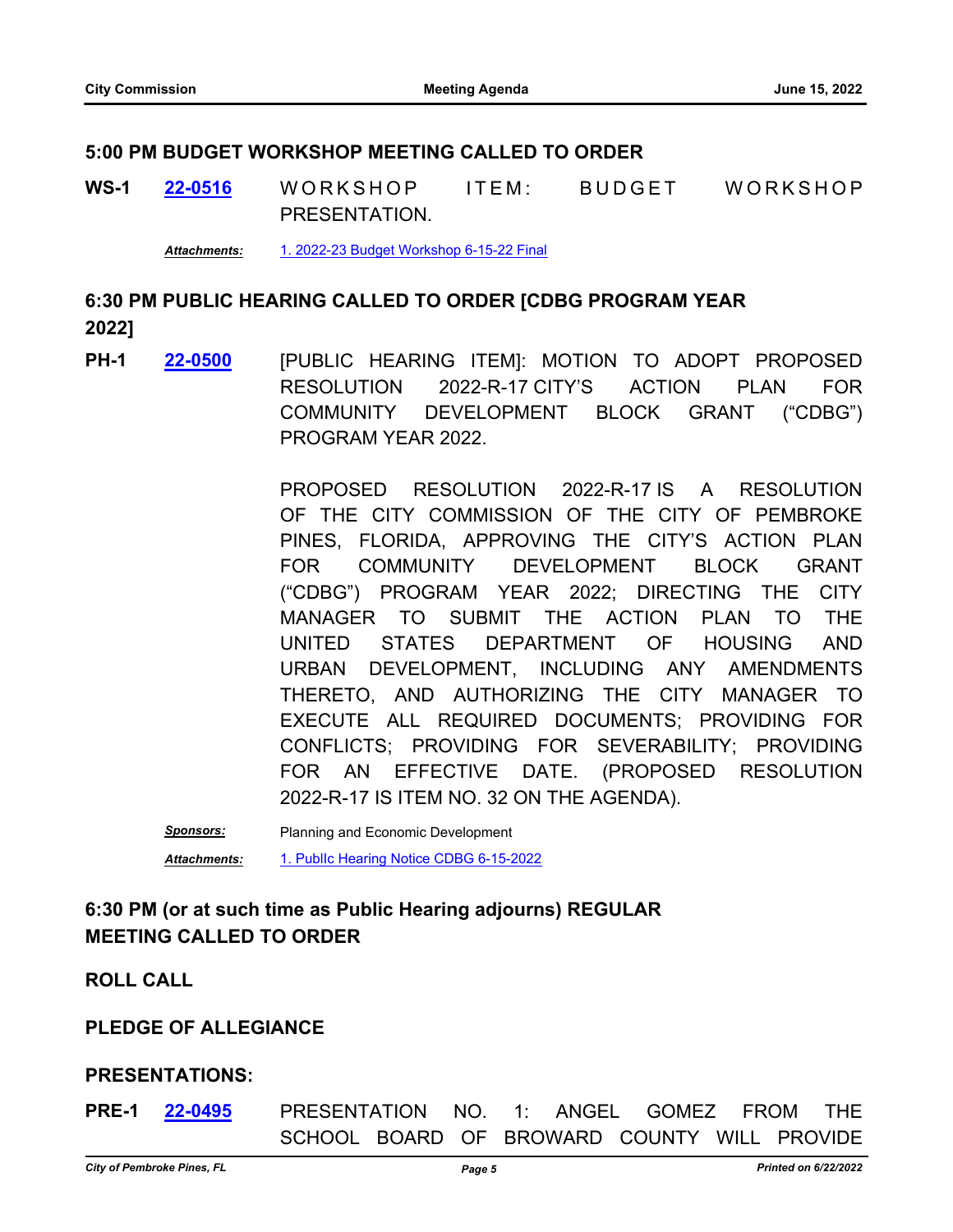INFORMATION ABOUT A REFERENDUM RENEWAL THAT WILL BE ON THE AUGUST 23, 2022 PRIMARY ELECTION BALLOT.

*Sponsors:* Ortis

*Attachments:* [1. Secure the Next Generation\\_One Pager\\_5.24.22](http://ppines.legistar.com/gateway.aspx?M=F&ID=b4a3f896-2bff-427f-93aa-ec983fa80bce.pdf)

**PRE-2** PRESENTATION NO. 2: YMCA OF SOUTH FLORIDA AND RECREATION AND CULTURAL ARTS DEPARTMENT TO PROVIDE INFORMATION ON WATER SAFETY **[22-0452](http://ppines.legistar.com/gateway.aspx?m=l&id=/matter.aspx?key=15386)**

*Sponsors:* Parks and Recreation Director and Sorensen

#### **ANNOUNCEMENT OF ITEMS TO BE PULLED FROM AGENDA**

#### **COMMISSION AUDITOR REPORT:**

#### **APPEALS OF BOARD OF ADJUSTMENT DECISIONS:**

#### **ITEMS AT THE REQUEST OF THE PUBLIC**

#### **ANNOUNCEMENT OF BOARD AND COMMITTEE APPOINTMENTS**

#### **CONSENT AGENDA:**

1. **22-0420** MOTION TO APPROVE THE NEGOTIATED AGREEMENT WITH CPH, LLC PURSUANT TO THE AWARD OF RFQ # PSEN-22-01 "CCNA CONTINUING SERVICES FOR TRANSPORTATION AND GENERAL CIVIL ENGINEERING PROJECTS" IN ACCORDANCE WITH FLORIDA STATUTE 287.055, CONSULTANTS COMPETITIVE NEGOTIATIONS ACT (CCNA), FOR FIVE YEAR PERIOD IN AN AMOUNT NOT TO EXCEED \$3,500,000. **[22-0420](http://ppines.legistar.com/gateway.aspx?m=l&id=/matter.aspx?key=15354)**

> **Sponsors:** Engineering Division [1. CPH, LLC - CCNA Continuing Services for Transportation and General Civil E](http://ppines.legistar.com/gateway.aspx?M=F&ID=9b66c98b-6b7b-48f2-81d7-7d2c1bf9d9d1.pdf) [2. Exhibit A - RFQ PSEN-22-01 CCNA Continuing Services for Transportation a](http://ppines.legistar.com/gateway.aspx?M=F&ID=3915f12c-fb3e-4ab9-8ba9-ccbc695a09cd.pdf)nd General Civil Engineering Projects [3. Exhibit B - Vendor Proposal](http://ppines.legistar.com/gateway.aspx?M=F&ID=9363b1c7-46d2-4c63-96b6-adb993432a9a.pdf) [4. Exhibit C - Hourly Billing Rates](http://ppines.legistar.com/gateway.aspx?M=F&ID=39695e36-6830-4c49-b328-45e1878014ad.pdf) [5. 06-01-2022 Comission Approval](http://ppines.legistar.com/gateway.aspx?M=F&ID=72ca9484-5495-451f-b43e-cd6b0b296fc7.pdf) *Attachments:*

**2.** MOTION TO APPROVE A MEMORANDUM OF UNDERSTANDING REGARDING OVERTIME REIMBURSEMENT BETWEEN MONROE COUNTY **[22-0465](http://ppines.legistar.com/gateway.aspx?m=l&id=/matter.aspx?key=15399)**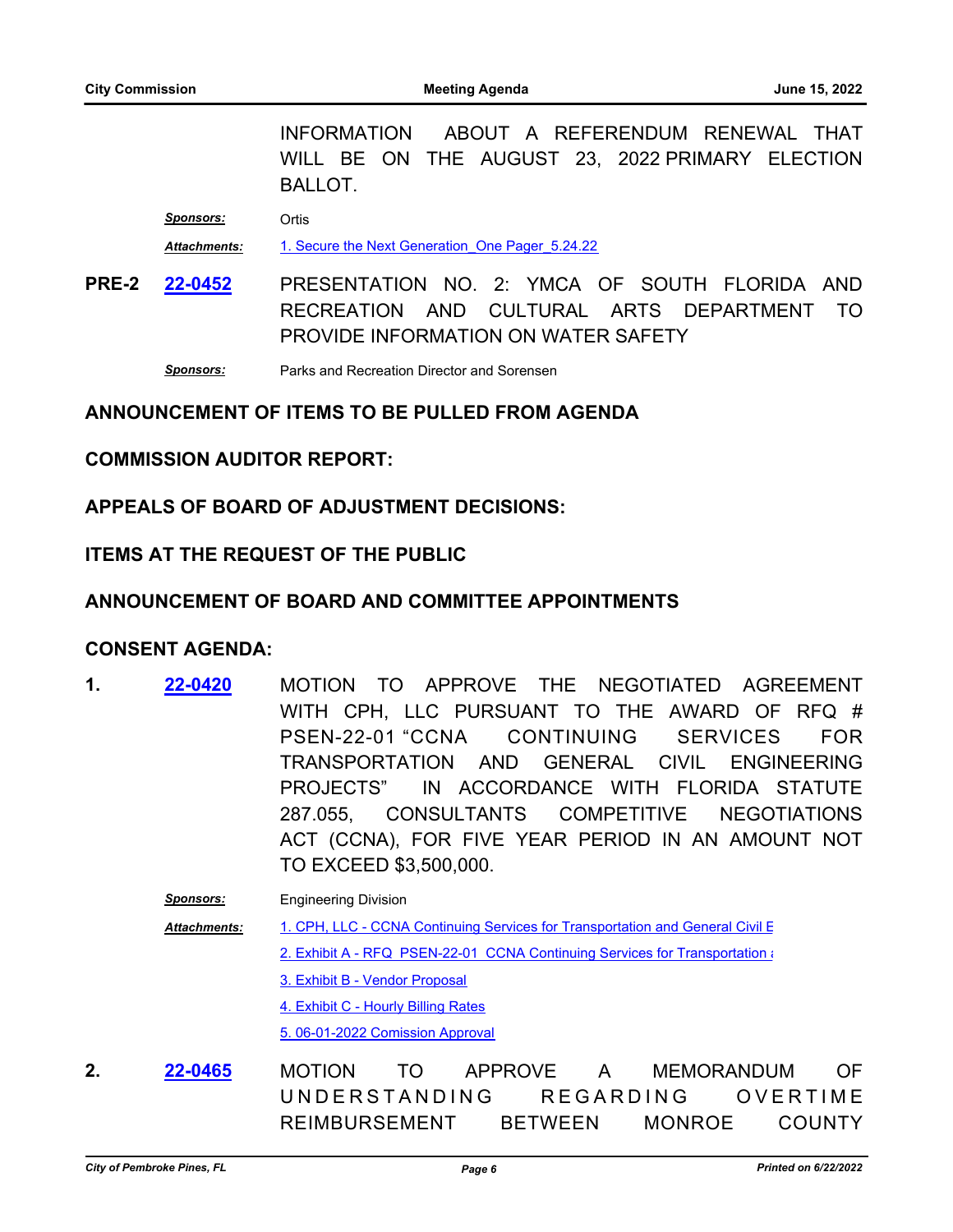SHERIFF'S OFFICE AND PEMBROKE PINES POLICE DEPARTMENT.

*Sponsors:* Police

Attachments: [1. South FL High Intensity Drug Trafficking Area \(SFLHIDTA\) OT Reimbursemen](http://ppines.legistar.com/gateway.aspx?M=F&ID=34443e06-203e-4ee1-899b-0f9517f8740e.pdf)t

**3. 22-0490** MOTION TO APPROVE THE AMENDMENT TO THE AGREEMENT BETWEEN CIVICPLUS, INC. (FORMERLY ICON ENTERPRISES, INC.), AND THE CITY OF PEMBROKE PINES TO ADD CIVICPLUS' CHATBOT FEATURE TO THE CITY'S WEBSITE FOR AN AMOUNT NOT TO EXCEED \$27,554.83, FOR AN INITIAL TWO YEAR PERIOD. **[22-0490](http://ppines.legistar.com/gateway.aspx?m=l&id=/matter.aspx?key=15424)**

> **Sponsors:** Technology Services Department [1. CivicPlus LLC - Amendment to add Chatbot Subscription](http://ppines.legistar.com/gateway.aspx?M=F&ID=c3faae3a-602b-4749-8261-8ed806c0e71b.pdf) [2. CivicPlus\\_Chatbot\\_Fact\\_Sheet](http://ppines.legistar.com/gateway.aspx?M=F&ID=55da5375-8550-4240-bd12-5e9364a258e9.pdf) [3. CivicPlus Original Agreement and Renewals](http://ppines.legistar.com/gateway.aspx?M=F&ID=38fe6053-866f-4079-85e4-c064617c8eb9.pdf) *Attachments:*

- **4.** MOTION TO APPROVE THE AWARD OF CS-21-02-01 "PINES POINT CABINET PROJECT" IN THE AMOUNT OF \$117,050 AND CS-21-02-02 "PINES PLACE CABINET PROJECT" IN THE AMOUNT OF \$35,025 TO CABINET STOP SHOP, LLC FOR A TOTAL AMOUNT NOT TO EXCEED \$152,075. **[22-0491](http://ppines.legistar.com/gateway.aspx?m=l&id=/matter.aspx?key=15425)**
	- *Sponsors:* Community Services Department [1. CS-21-02-01 Pines Point Cabinet Project - Executive Summary](http://ppines.legistar.com/gateway.aspx?M=F&ID=581d2f3e-36f0-407e-8fdc-ed2172626534.pdf) [2. CS-21-02-02 Pines Place Cabinet Project - Executive Summary](http://ppines.legistar.com/gateway.aspx?M=F&ID=b55e570c-f196-43f6-b458-948124c6d346.pdf) *Attachments:*
- **5.** MOTION TO APPROVE THE AGREEMENT BETWEEN LEXIPOL, LLC AND THE PEMBROKE PINES POLICE DEPARTMENT FOR THE CORDICOSHIELD LAW ENFORCEMENT WELLNESS APP IN THE AMOUNT NOT TO EXCEED \$35,000, PURSUANT TO SECTION PURSUANT TO SECTION 35.18(C)(7)(H) OF THE CITY'S CODE OF ORDINANCES.. **[22-0439](http://ppines.legistar.com/gateway.aspx?m=l&id=/matter.aspx?key=15373)**

*Sponsors:* Police

[1. Pembroke Pines FL PD - Lexipol MSA - Signed](http://ppines.legistar.com/gateway.aspx?M=F&ID=ba98ff2f-56ae-4650-b828-36c8f201eef9.pdf) [2. Addendum to Cordico SaaS \(FCV\) - Lexipol - Signed](http://ppines.legistar.com/gateway.aspx?M=F&ID=46758e88-75a2-45c1-b7b2-43c7a327e027.pdf) *Attachments:*

**6.** MOTION TO APPROVE THE PURCHASE AND INSTALLATION OF AN UPGRADE TO THE CURRENT ACCESS CONTROL SYSTEM (ACS) AT CITY HALL FROM **[21-0904](http://ppines.legistar.com/gateway.aspx?m=l&id=/matter.aspx?key=14733)**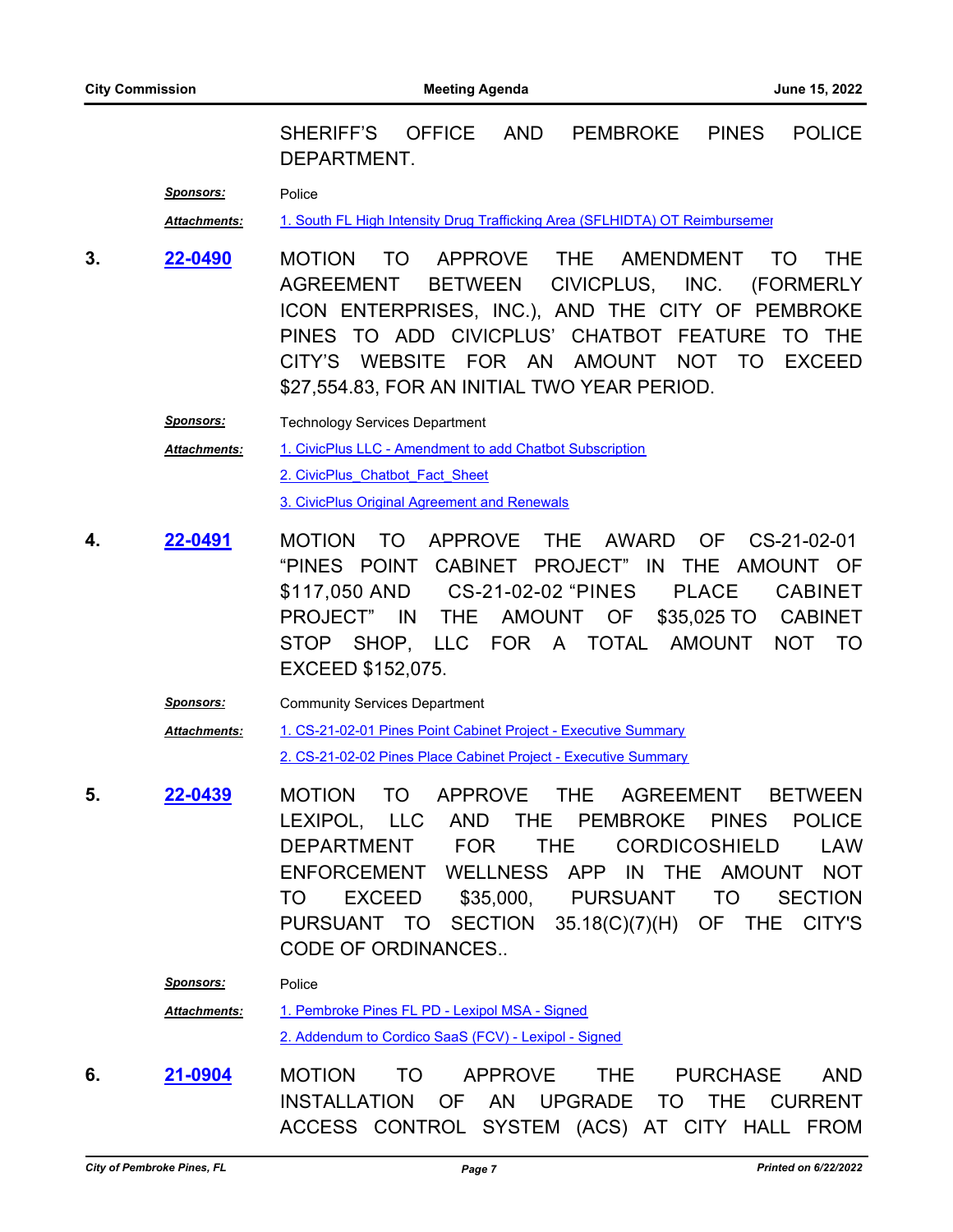SAFEWARE, INC. IN THE AMOUNT NOT TO EXCEED \$147,526.01, UTILIZING OMNIA PARTNERS, PUBLIC SECTOR (FORMERLY U.S. COMMUNITIES GOVERNMENT PURCHASING ALLIANCE) CONTRACT # 4400008468, PURSUANT TO SECTION 35.18(C)(6) OF THE CITY'S CODE OF ORDINANCES.

- **Sponsors:** Technology Services Department [1. Safeware Inc. Agreement Security Access Card City Hall](http://ppines.legistar.com/gateway.aspx?M=F&ID=83752bb9-8bae-465c-83b4-925b427031c4.pdf) [2. Exhibit A - RFP, Response, Agreement & Updated Safeware Price List \(Part 2](http://ppines.legistar.com/gateway.aspx?M=F&ID=3994e6f7-4d2e-457f-833f-3670cf07a2e4.pdf)) [3. Exhibit B - Safeware Quote to City of Pembroke Pines # 1881287](http://ppines.legistar.com/gateway.aspx?M=F&ID=5c8deb6f-815f-4555-80e3-36bbbb73be31.pdf) [4. Cooperative Contract Due Diligence Sheet](http://ppines.legistar.com/gateway.aspx?M=F&ID=5d36fbd9-c2ee-4a9b-b93e-780f8d3765e1.pdf) *Attachments:*
- **7. 22-0409 MOTION TO ESTABLISH THE MILLAGE RATE TO BE** ADVERTISED IN THE TRIM NOTICE PUBLISHED BY THE BROWARD COUNTY PROPERTY APPRAISER DUE AUGUST 4, 2022. **[22-0409](http://ppines.legistar.com/gateway.aspx?m=l&id=/matter.aspx?key=15347)**
	- *Sponsors:* Finance

[1. Millage Rate History](http://ppines.legistar.com/gateway.aspx?M=F&ID=0930562a-03a4-4173-ab5d-32868c8216a5.pdf) *Attachments:*

[2. Impact on Residents](http://ppines.legistar.com/gateway.aspx?M=F&ID=8ed74c14-d2a8-4492-8428-79057e528cbc.pdf)

- **8. 22-0459** MOTION TO APPROVE THE PURCHASE OF 580 AIM TITANIUM DASH ODOMETER UNITS FROM SYNTECH SYSTEMS IN THE AMOUNT NOT TO EXCEED \$173,710, UTILIZING PRICING ESTABLISHED BY SOURCEWELL CONTRACT # 092920-SYS, PURSUANT TO SECTION 35.18(C)(6) OF THE CITY'S CODE OF ORDINANCES. **[22-0459](http://ppines.legistar.com/gateway.aspx?m=l&id=/matter.aspx?key=15393)**
	- *Sponsors:* Purchasing [1. Quote Utilizing Sourcewell Pricing](http://ppines.legistar.com/gateway.aspx?M=F&ID=e6ec8e07-4dcb-49fa-838e-bc589444eac2.pdf) [2. Sourcewell Final Signed Contract 12-4-2020 through 12-7-2024](http://ppines.legistar.com/gateway.aspx?M=F&ID=c7f53c1c-2d99-4ade-95d6-7f88f4976f6b.pdf) *Attachments:*
- **9. 22-0484 MOTION TO APPROVE THE PURCHASE OF TORO** GROUNDSMASTER 3500D MOWER AND RELATED ACCESSORIES UTILIZING PRICING ESTABLISHED BY THE CITY OF MESA, AZ AND NATIONAL IPA CONTRACT #2017025 FOR A TOTAL AMOUNT NOT TO EXCEED \$42,861.78, PURSUANT TO SECTION 35.18(C)(5) OF THE CITY'S CODE OF ORDINANCES. **[22-0484](http://ppines.legistar.com/gateway.aspx?m=l&id=/matter.aspx?key=15418)**

**Sponsors:** Recreation and Cultural Arts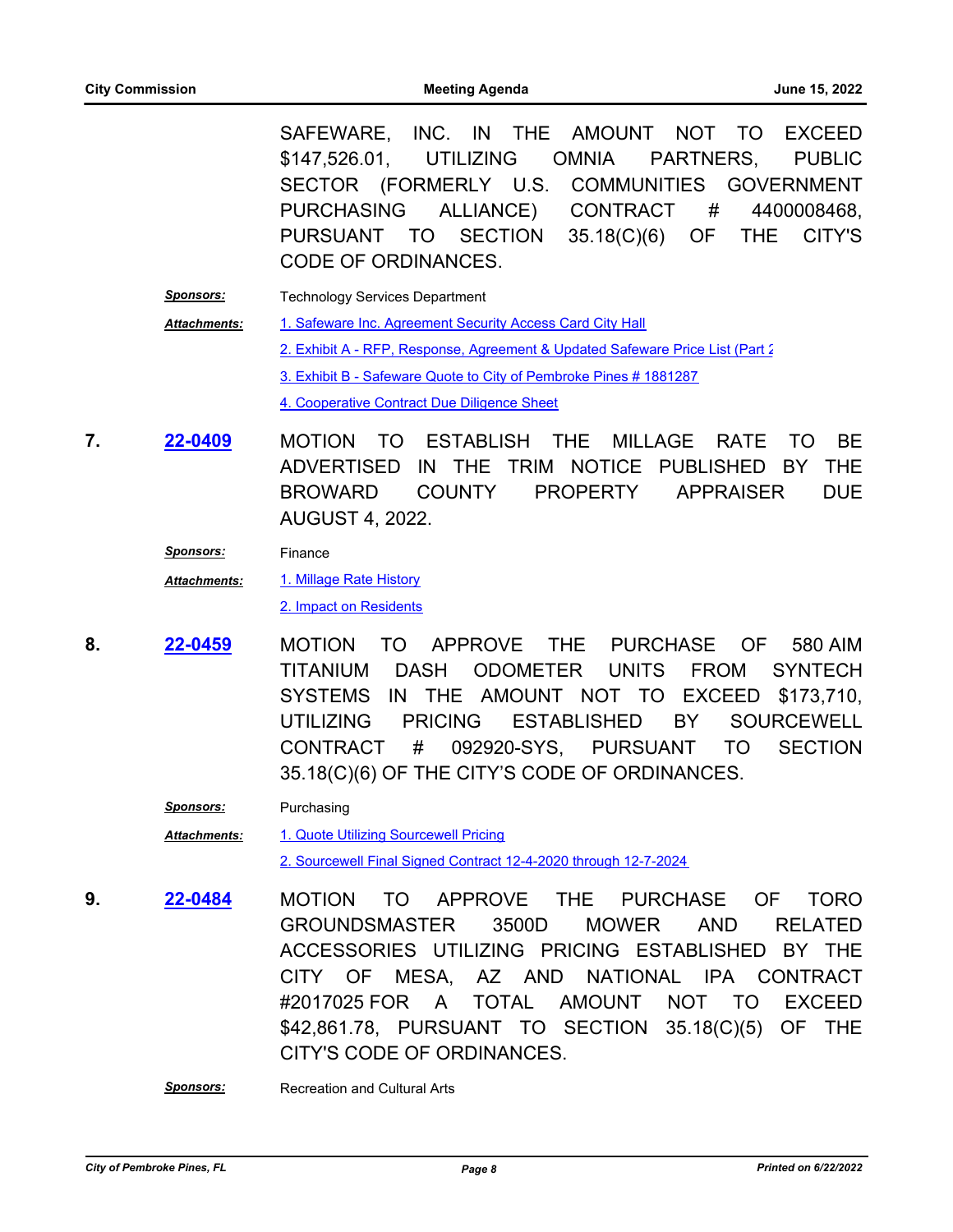| <b>Attachments:</b> | 1. Toro Groundsmaster 3500D Quote 5-13-22    |
|---------------------|----------------------------------------------|
|                     | 2. Toro MSRP 2022.pdf                        |
|                     | 3. Toro Pricing 04212022.pdf                 |
|                     | 4. Toro Sole Source Letter - Hector Turf.pdf |
|                     | 5. Contract # 2017025                        |

10. **22-0487** MOTION TO APPROVE THE PURCHASE OF TEXTBOOKS FOR THE 2022-2023 SCHOOL YEAR FROM THE FLORIDA SCHOOL BOOK DEPOSITORY IN AN AMOUNT NOT TO EXCEED \$2,023,224 FOR ALL SEVEN CITY OF PEMBROKE PINES CHARTER SCHOOLS, PURSUANT TO SECTION 35.18(C)(7)(J) OF THE CITY'S PROCUREMENT CODE. **[22-0487](http://ppines.legistar.com/gateway.aspx?m=l&id=/matter.aspx?key=15421)**

*Sponsors:* Charter School Administrative Support Office and Charter School Principal

*Attachments:* [1. Exhibit 1. FDOE Instructional Materials Information](http://ppines.legistar.com/gateway.aspx?M=F&ID=d57fd151-ded6-4706-9052-f77e6555c163.pdf)

11. **22-0488** MOTION TO APPROVE THE PURCHASE FROM THE SOLE SOURCE VENDOR, CURRICULUM ASSOCIATES LLC, ACCESS TO THE I-READY DIAGNOSTIC PROGRAM IN THE AMOUNT NOT TO EXCEED \$199,250.60 WHICH INCLUDES SOFTWARE LICENSES, TEXTBOOK MATERIALS, AND PROFESSIONAL DEVELOPMENT, TO HELP ASSESS AND IMPROVE STUDENTS' MATH AND READING LEVELS AT THE PEMBROKE PINES CHARTER SCHOOLS FOR THE 2022-2023 SCHOOL YEAR PURSUANT TO SECTIONS 35.18(C)(3), 35.18(C)(7)(A), 35.18(C)(7)(H), 35.18(C)(7)(I) AND 35.18(C)(7)(J) OF THE CITY'S PROCUREMENT CODE. **[22-0488](http://ppines.legistar.com/gateway.aspx?m=l&id=/matter.aspx?key=15422)**

*Sponsors:* Charter School Administrative Support Office and Charter School Principal

*Attachments:* [1. Exhibit 1. FY 2022-2023 I-Ready Quote](http://ppines.legistar.com/gateway.aspx?M=F&ID=f6cce52d-5feb-472a-8656-e843f2a81e30.pdf)

- 12. **22-0489** MOTION TO APPROVE THE PURCHASE OF ACALETICS PRODUCTS, SERVICES AND INSTRUCTIONAL MATERIALS FROM THE SOLE SOURCE VENDOR, EDUCATIONAL DEVELOPMENT ASSOCIATES, IN THE AMOUNT OF \$105,297.44 FOR THE 2022-23 SCHOOL YEAR, PURSUANT TO SECTIONS 35.18(C)(3), 35.18(C)(7)(H), AND 35.18(C)(7) (J) OF THE CITY'S CODE OF ORDINANCES. **[22-0489](http://ppines.legistar.com/gateway.aspx?m=l&id=/matter.aspx?key=15423)**
	- *Sponsors:* Charter School Administrative Support Office and Charter School Principal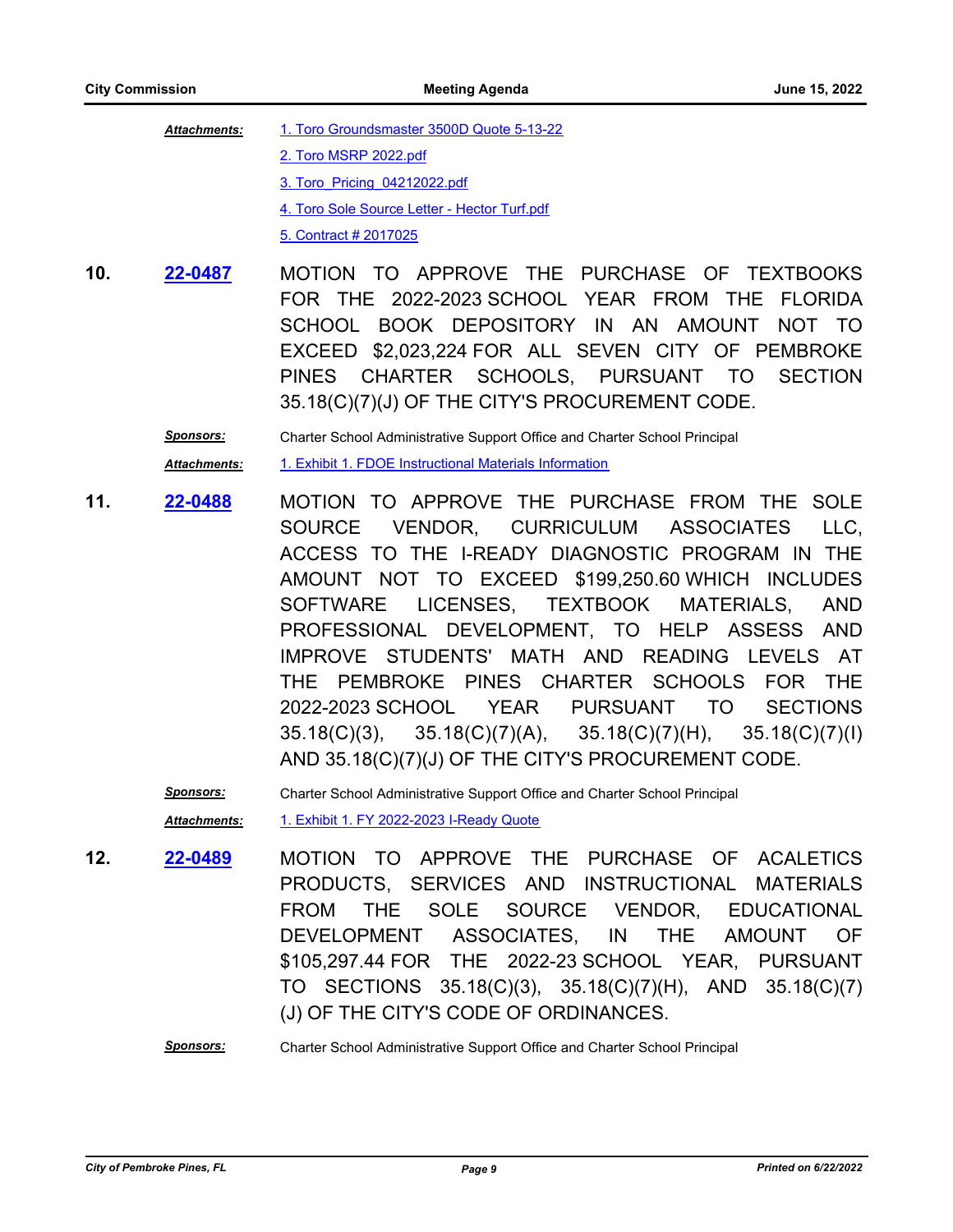|     | <b>City Commission</b>                  | <b>Meeting Agenda</b><br>June 15, 2022                                                                                                                                                                                                                                                                                                                                                                                                                                                 |
|-----|-----------------------------------------|----------------------------------------------------------------------------------------------------------------------------------------------------------------------------------------------------------------------------------------------------------------------------------------------------------------------------------------------------------------------------------------------------------------------------------------------------------------------------------------|
| 13. | Attachments:<br>22-0492                 | 1. Exhibit 1. Acaletics Sole Source Letter<br>2. Exhibit 2. Acaletics Cost History<br>3. Exhibit 3. East Elem 22-23 Quotes<br>4. Exhibit 4. West Elem 22-23 Quotes<br>5. Exhibit 5. Central Elem 22-23 Quotes<br>6. Exhibit 6. FSU Elem 22-23 Quotes<br><b>MOTION</b><br><b>TO</b><br><b>APPROVE</b><br>REQUEST<br><b>ADVERTISE</b><br>TO T<br>SOLICITATION(S)                                                                                                                         |
|     |                                         | (A) PSPW-22-07 CITYWIDE FENCING (POOL EXPANSION)<br><b>BATHROOM</b><br><b>KITCHEN</b><br>8 <sub>1</sub><br>$(B)$ C2-22-03<br><b>CABINET</b><br><b>HOUSING</b><br><b>FABRICATION</b><br>&<br>INSTALLATION<br>FOR<br><b>THE</b><br><b>DIVISION POOL EXPANSION</b>                                                                                                                                                                                                                        |
|     | <u>Sponsors:</u><br>Attachments:        | Purchasing and Community Services Department<br>(A) RFQ # PSPW-22-07 Citywide Fencing (Pool Expansion)<br>2. (B) CS-22-03 Kitchen Bathroom Cabinet Fabrication Installation Pool Expa<br>3. (C) Boiler Plate                                                                                                                                                                                                                                                                           |
| 14. | 22-0493                                 | <b>APPROVE</b><br>THE<br>PURCHASE<br><b>MOTION</b><br>TO<br><b>AND</b><br><b>INSTALLATION</b><br>OF A<br>REPLACEMENT UNINTERRUPTIBLE<br>POWER SUPPLY (UPS) AND BATTERY SYSTEM<br>AT THE<br>REGIONAL DISPATCH FOR BROWARD COUNTY'S<br><b>SOUTH</b><br>911 CENTER FOR AN AMOUNT NOT TO EXCEED \$43,792,<br>FROM ARM ELECTRICAL SERVICES, LLC., PURSUANT<br>TO<br><b>OF</b><br><b>SECTION</b><br>35.18(C)(7)(D)<br><b>THE</b><br>CITY'S<br><b>CODE</b><br><b>OF</b><br><b>ORDINANCES.</b> |
|     | <u>Sponsors:</u><br><b>Attachments:</b> | Fire<br>1. ARM Electrical Quote<br>2. Orion Power Systems Authorization Memo<br>3. ARM Electrical - Orion Power System Memo<br>4. Broward - Participation Agreement in Consolidated Regional E-911 Communi                                                                                                                                                                                                                                                                             |
| 15. | 22-0497                                 | <b>MOTION</b><br>TO<br><b>APPROVE</b><br><b>SCHOOL</b><br><b>THE</b><br><b>RESOURCE</b><br>SCHOOL<br><b>AGREEMENT</b><br><b>OFFICER</b><br>(SRO)<br><b>SUMMER</b><br>THE.<br><b>OF</b><br><b>PEMBROKE</b><br><b>BETWEEN</b><br><b>CITY</b><br><b>PINES</b><br>- AND<br>RENAISSANCE CHARTER<br>SCHOOL FOR THE<br>2021-2022<br><b>SCHOOL YEAR.</b>                                                                                                                                       |
|     | <b>Sponsors:</b><br>Attachments:        | Police<br>1. Renaissance Summer 2022 SRO Agreement                                                                                                                                                                                                                                                                                                                                                                                                                                     |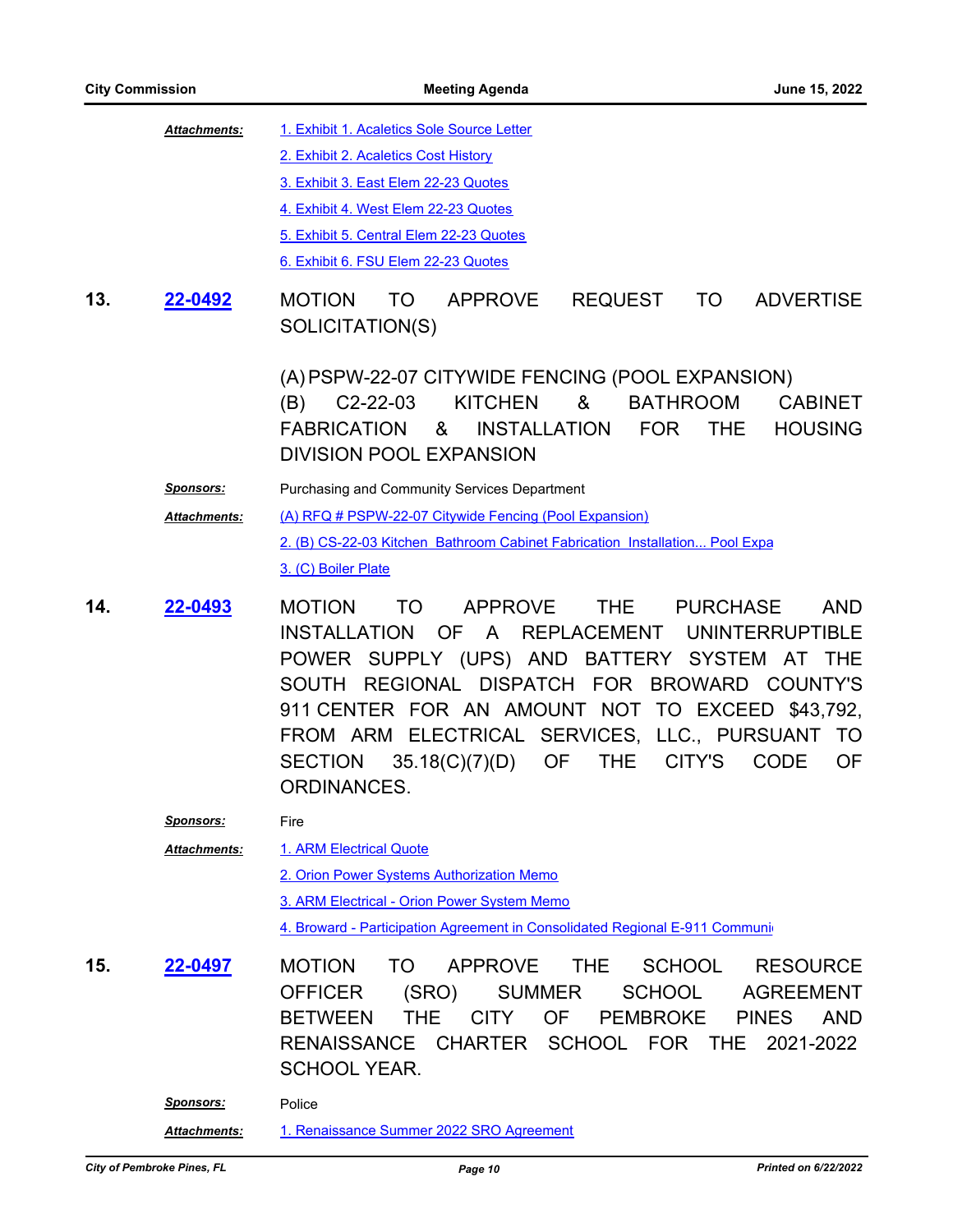**16.** MOTION TO AWARD IFB # PSPW-22-03 "EXTERIOR PAINTING OF VARIOUS CITY BUILDINGS" TO THE MOST RESPONSIVE/RESPONSIBLE BIDDER, MTD PAINTING AND CONSTRUCTION CORP. IN THE AMOUNT NOT TO EXCEED \$109,923.75, WHICH INCLUDES A 5% COST IN THE AMOUNT OF \$3,948.75 TO PROVIDE A PAYMENT AND PERFORMANCE BOND, AND AN ALLOWANCE FOR ADDITIONAL WORK IN THE AMOUNT OF \$27,000 TO BE USED FOR EXPANSION JOINTS AND STUCCO REPAIR. **[22-0451](http://ppines.legistar.com/gateway.aspx?m=l&id=/matter.aspx?key=15385)**

*Sponsors:* Public Services

[1. MTD Painting and Constrution Corp. Agreement - Exterior Painting for Various](http://ppines.legistar.com/gateway.aspx?M=F&ID=9ecedb68-9312-4f5e-8eba-75da4c8b364f.pdf) [2. Exhibit A - IFB PSPW-22-03 Exterior Painting of Various City Buildings](http://ppines.legistar.com/gateway.aspx?M=F&ID=705bc4e5-66e7-48e4-9936-cdc1fc333134.pdf) [3. Exhibit B - MTD Painting and Construction Corp. - Bid Submittal](http://ppines.legistar.com/gateway.aspx?M=F&ID=d4483b43-cd24-4423-a785-bf826a0d3f82.pdf) [4. PSPW-22-03 Bid Tabulation](http://ppines.legistar.com/gateway.aspx?M=F&ID=c90884e6-ff6a-45ae-a15a-68432b1221e0.pdf) *Attachments:*

- 17. **22-0383** MOTION TO AWARD IFB # PSPW-22-01 "REPLACEMENT OF WINDOWS AND DOORS TO IMPACT RATED MATERIAL AT PINES POINT SENIOR RESIDENCE " TO THE MOST RESPONSIVE/RESPONSIBLE BIDDER, TECHGROUPONE, INC., IN THE AMOUNT NOT TO EXCEED \$725,964.94, WHICH INCLUDES A 10% OWNER'S CONTINGENCY IN THE AMOUNT OF \$65,996.81. **[22-0383](http://ppines.legistar.com/gateway.aspx?m=l&id=/matter.aspx?key=15321)**
	- **Sponsors:** Public Services and Community Services [1. IFB # PSPW-22-01 Replacement of Windows and Doors to Impact Rated mat](http://ppines.legistar.com/gateway.aspx?M=F&ID=ddd37e53-4577-4365-a6c1-9d2681fdace7.pdf) [2. Exhibit A - Techgroupone, Inc. Agreement - Replacement of Windows and Do](http://ppines.legistar.com/gateway.aspx?M=F&ID=cd8e0c11-3a5a-473b-8c16-5dc21f1c42b7.pdf) [3. Exhibit B - TechGroupOne, Inc - Bid Submittal](http://ppines.legistar.com/gateway.aspx?M=F&ID=44d4ee66-b803-4df6-a350-46fede646e5a.pdf) [4. PSPW-22-01 Bid Tabulation](http://ppines.legistar.com/gateway.aspx?M=F&ID=5c8ed9df-cc5b-4349-9d1a-c139e49e2cc7.pdf) *Attachments:*
- **18. 22-0335** MOTION TO APPROVE THE PURCHASE OF A REPLACEMENT CARRIER ROOFTOP (40) TON WEATHERMASTER UNIT FROM THE MANUFACTURER CARRIER ENTERPRISE, LLC FOR THE WEST POLICE DEPARTMENT FOR A TOTAL AMOUNT NOT TO EXCEED \$74,250 WHICH INCLUDES A 10% OWNER'S CONTINGENCY IN THE AMOUNT OF \$6,750, PURSUANT TO SECTION 35.18(C)(7)(D) OF THE CITY'S CODE OF ORDINANCES. **[22-0335](http://ppines.legistar.com/gateway.aspx?m=l&id=/matter.aspx?key=15273)**

*Sponsors:* Police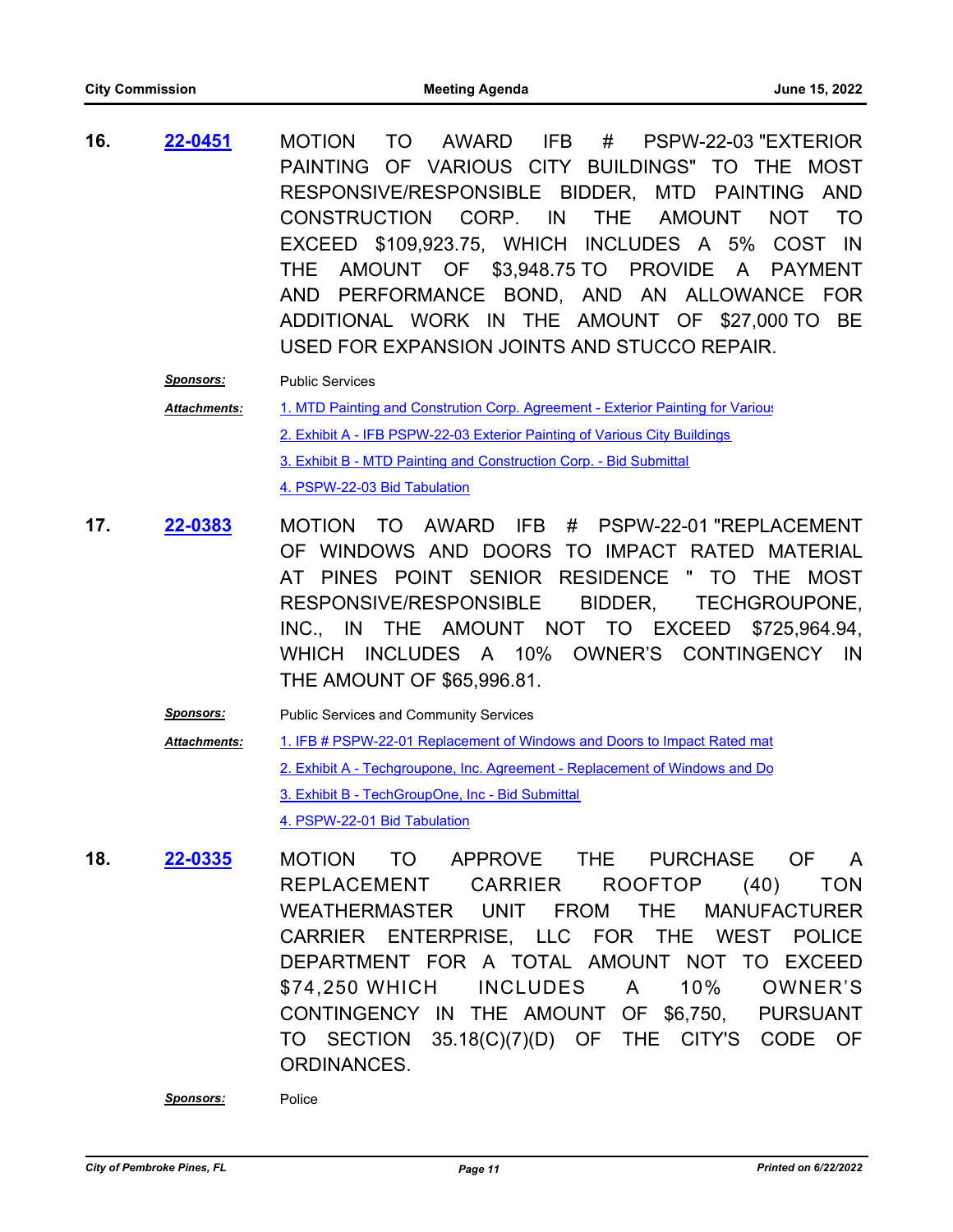[1. Carrier Enterprise Agreement - AC Unit for PD West \(Draft\) \(00512892.DOCX](http://ppines.legistar.com/gateway.aspx?M=F&ID=7760f4c8-4f7d-499a-98d6-f2e83016af57.pdf) [2. Carrier Quote - Specifications](http://ppines.legistar.com/gateway.aspx?M=F&ID=71c3ddca-38ce-4ac5-9f11-0dd84bd89ab0.pdf) [3. Carrier Sole Source](http://ppines.legistar.com/gateway.aspx?M=F&ID=e544efc6-5eb9-4793-8c76-686284c68f19.pdf) *Attachments:*

**19. 22-0482 MOTION TO APPROVE THE NEGOTIATED AGREEMENT** WITH SALTZ MICHELSON ARCHITECTS, INC. PURSUANT TO THE AWARD OF RFQ # PSPW-21-08 "DESIGN SERVICES FOR THE POLK BUILDING RENOVATION" IN ACCORDANCE WITH FLORIDA STATUTE 287.055, CONSULTANTS COMPETITIVE NEGOTIATIONS ACT (CCNA), FOR AN AMOUNT NOT TO EXCEED \$281,900. **[22-0482](http://ppines.legistar.com/gateway.aspx?m=l&id=/matter.aspx?key=15416)**

*Sponsors:* Public Services

1. Agreement with Saltz Michelson Architects Inc. - Polk Building Design - PSPV *Attachments:*

- [2. Exhibit A RFQ # PSPW-21-08 Design Services for the Polk Building Renova](http://ppines.legistar.com/gateway.aspx?M=F&ID=70f1e69a-0694-4486-aea4-ef27fa6e8ed5.pdf)
	- [3. Exhibit B Contractor's Submittal](http://ppines.legistar.com/gateway.aspx?M=F&ID=1b7438f9-9831-4b41-bd00-e3a4bd483580.pdf)
	- [4. Exhibit C Proposal](http://ppines.legistar.com/gateway.aspx?M=F&ID=a15fd698-969a-4fbd-af9e-9ebb8abff920.pdf)

[5. 04-06-22 Commission Approval](http://ppines.legistar.com/gateway.aspx?M=F&ID=c93cda43-f28b-4ab9-baeb-74a1242a8657.pdf)

- **20. 122-0496 MOTION TO APPROVE THE FIRST AMENDMENT TO THE** "DESIGN CRITERIA PROFESSIONAL - TO PREPARE THE DESIGN CRITERIA PACKAGE (DCP) FOR A NEW POLICE DEPARTMENT HQ" AGREEMENT WITH ARCHITECTS DESIGN GROUP (ADG), AND APPROVE A CHANGE ORDER FOR AN AMOUNT NOT TO EXCEED \$24,880, TO ALLOW FOR THE COMPLETION OF PHASE ONE OF THE CONCEPTUAL DESIGN. **[22-0496](http://ppines.legistar.com/gateway.aspx?m=l&id=/matter.aspx?key=15431)**
	- *Sponsors:* Police

[1. First Amendment to Architects Design Group - PD-17-01 Design Criteria Profe](http://ppines.legistar.com/gateway.aspx?M=F&ID=3fd1f0e1-3b36-4eed-af02-cca38f3fe3a5.pdf) [2. Exhibit 1-A - Proposal for PD HQ Update \(PD 17-01\)](http://ppines.legistar.com/gateway.aspx?M=F&ID=90398e2d-fc04-4a30-b7a2-a39dc961b53d.pdf) [3. Original Agreement - Architects Design Group Inc.](http://ppines.legistar.com/gateway.aspx?M=F&ID=c2063174-afd2-4b7d-a1c3-cef8d80bf92d.pdf) [4. 10-18-2018 Commission Approval](http://ppines.legistar.com/gateway.aspx?M=F&ID=393af0fe-703f-4cfe-bedb-b27877560a25.pdf) *Attachments:*

**21.** MOTION TO APPROVE THE WEDNESDAY, JUNE 1, 2022 MINUTES OF THE BOARD NIGHT WORKSHOP AND REGULAR COMMISSION MEETING. **[22-0510](http://ppines.legistar.com/gateway.aspx?m=l&id=/matter.aspx?key=15445)**

*Sponsors:* City Clerk

*Attachments:* [1. 06-1-2022 Commission Meeting Minutes](http://ppines.legistar.com/gateway.aspx?M=F&ID=a8a68756-904e-4f17-9ffc-bfc9bf4246f5.pdf)

22. 22-0513 MOTION TO APPROVE THE PURCHASE OF NINE SURFACE LAPTOP STUDIO, FROM INSIGHT PUBLIC **[22-0513](http://ppines.legistar.com/gateway.aspx?m=l&id=/matter.aspx?key=15448)**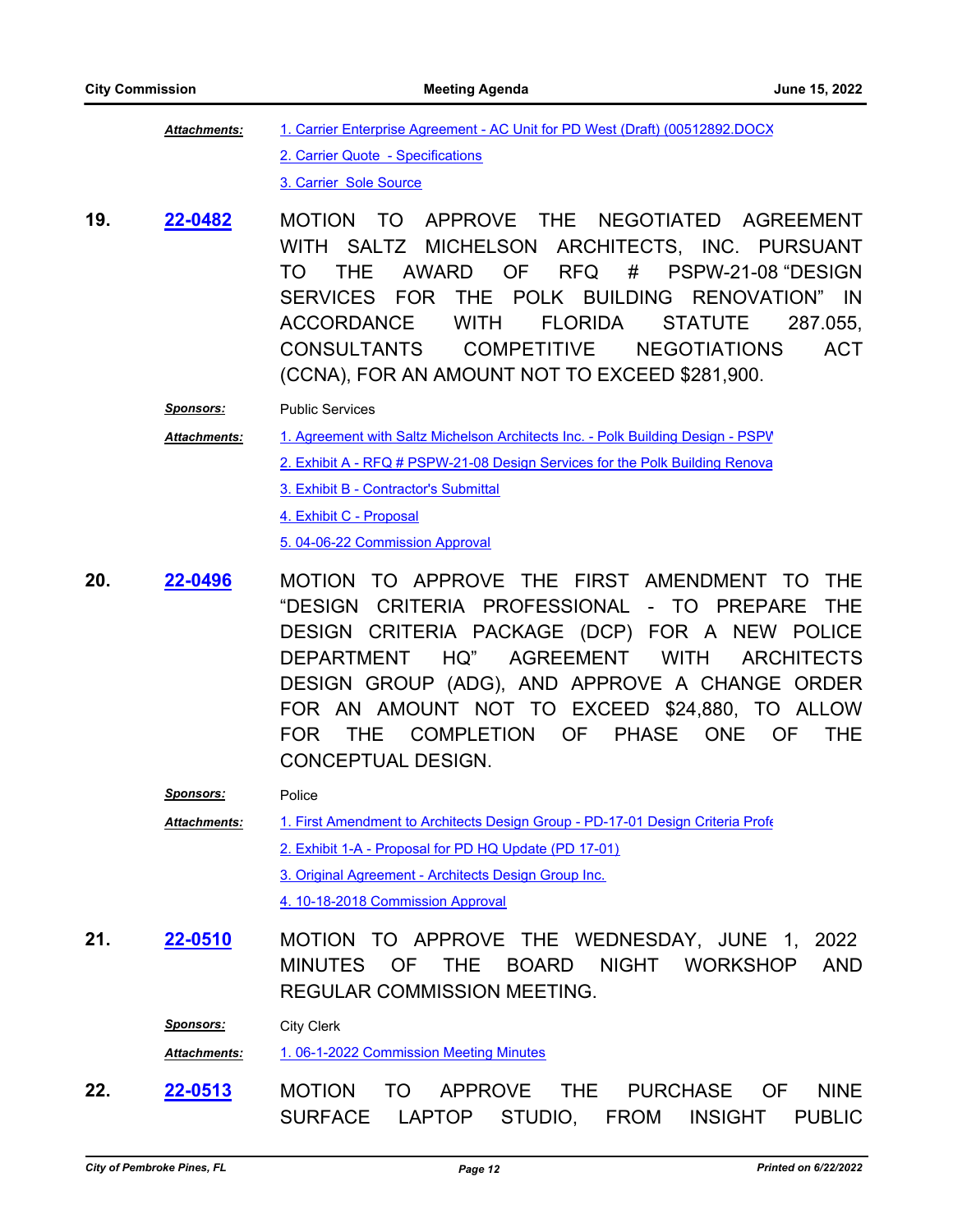SECTOR UTILIZING PRICING ESTABLISHED BY THE STATE OF FLORIDA ALTERNATE CONTRACT SOURCE #43211500-WSCA-15-ACS VIA NASPO VALUEPOINT AND NINE (9) SURFACE DOC 2 VIA OPEN MARKET QUOTES FROM INSIGHT PUBLIC SECTOR IN THE AMOUNT NOT TO EXCEED \$18,669.24; SIXTY NINE (69) LENOVO THINKCENTRE M90Q TINY DESKTOPS FROM ODP BUSINESS SOLUTIONS, UTILIZING PRICING ESTABLISHED BY THE STATE OF FLORIDA ALTERNATE CONTRACT SOURCE # 43211500-WSCA-15-ACS VIA NASPO VALUEPOINT IN THE AMOUNT NOT TO EXCEED \$90,821.25, FOR A TOTAL AMOUNT NOT TO EXCEED \$109,490.49 PURSUANT TO SECTION 35.18(C)(5) OF THE CITY'S CODE OF ORDINANCES.

*Sponsors:* Technology Services Department

- [1. ODP Lenovo NASPO Quote](http://ppines.legistar.com/gateway.aspx?M=F&ID=8742c029-790f-48a0-9a61-8841773e0821.pdf) *Attachments:*
	- [2. Insight Quotation #0225120943 Microsoft CoPP](http://ppines.legistar.com/gateway.aspx?M=F&ID=b1b439c7-2c21-4eec-a9fe-b9f50734bd06.PDF)
	- [3. Florida ACS Contract # 43211500-WSCA-15-ACS \(Lenovo\)](http://ppines.legistar.com/gateway.aspx?M=F&ID=a387e0df-6dbf-4778-a276-16e7c21ffafc.pdf)
	- [4. Lenovo Pricing Sheet](http://ppines.legistar.com/gateway.aspx?M=F&ID=71317750-3d22-48e3-a936-85ceceac4e82.pdf)
	- [5. Lenovo Reseller List](http://ppines.legistar.com/gateway.aspx?M=F&ID=d81b24cf-8705-460d-895c-5ac411891c42.pdf)
	- [6. Florida Alternate Contract Source # 43211500-WSCA-15-ACS \(Microsoft\)](http://ppines.legistar.com/gateway.aspx?M=F&ID=20521499-ead8-4e33-9fd3-fb908d9e0335.pdf)
	- [7. Microsoft Price Sheet](http://ppines.legistar.com/gateway.aspx?M=F&ID=c7a8ad42-ac2b-46fa-a866-ab0d84d00ab1.pdf)

[8. Microsoft Reseller List](http://ppines.legistar.com/gateway.aspx?M=F&ID=f2d9daa8-fa73-4175-8a7a-aaf492bea4bc.pdf)

23. 22-0137 MOTION TO APPROVE THE DEPARTMENT RECOMMENDATIONS FOR THE FOLLOWING ITEMS LISTED ON THE CONTRACTS DATABASE REPORT: **[22-0137](http://ppines.legistar.com/gateway.aspx?m=l&id=/matter.aspx?key=15076)**

> (A) In Rem Solutions, Inc. - Professional Grant Writing Services - Renewal

(B) Imagine Learning LLC - Student Online Services - Renewal

(C) Baptist Health South Florida, Inc. - Programming to Improve the Health and Wellness of Members of COPP/Senior Center - Renewal

(D) ESO Solutions, Inc. - Record Management Software - Renewal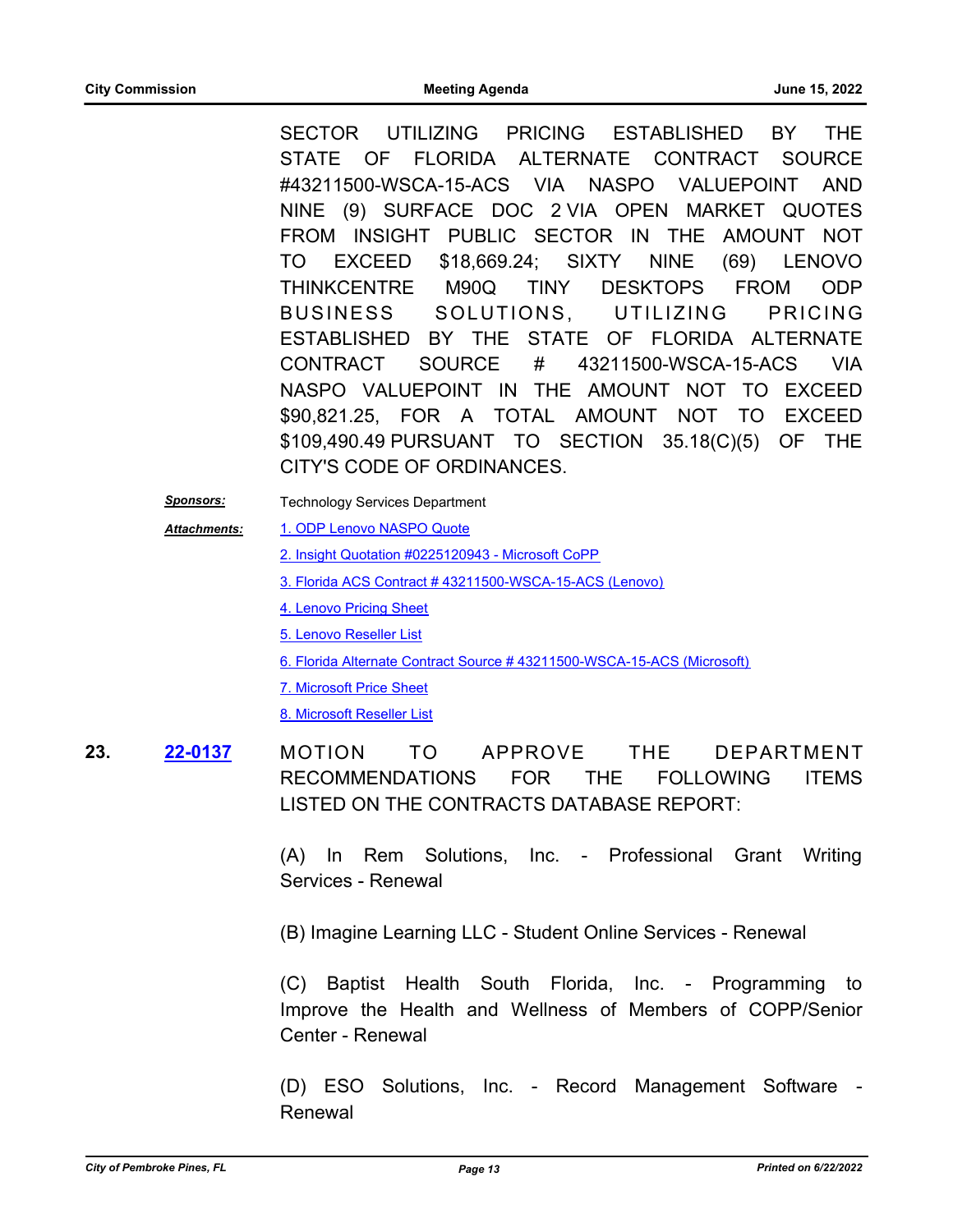| Sponsors:           | Finance                                                                          |
|---------------------|----------------------------------------------------------------------------------|
| <b>Attachments:</b> | 1. Contract Database Report - June 15, 2022                                      |
|                     | 2. A. In Rem Solutions, Inc-Grant Writing Services- (AB)                         |
|                     | 3. A.1. Feasibility Review-Cost Analysis for Out-Sourcing vs. In-House Labor (Re |
|                     | 4. B. Imagine Learning - Student Online Services (AB)                            |
|                     | 5. C. Baptist Health South Florida Inc. - Collaboration Agreement (AB)           |
|                     | 6. D. ESO Solutions, Inc - Record Management System (AB)                         |

24. **22-0511** MOTION TO APPROVE THE PURCHASE OF TESTING MATERIAL FOR THE CAMBRIDGE PROGRAM AT THE CITY OF PEMBROKE PINES CHARTER SCHOOLS FROM THE UNIVERSITY OF CAMBRIDGE FOR THE ESTIMATED AMOUNT NOT TO EXCEED \$262,762.25 FOR THE 2022-2023 SCHOOL YEAR PURSUANT TO SECTIONS 35.18 (C)(7)(A) AND 35.18 (C)(7)(J) OF THE CITY'S PROCUREMENT CODE. **[22-0511](http://ppines.legistar.com/gateway.aspx?m=l&id=/matter.aspx?key=15446)**

### *Sponsors:* Charter School Principal and Charter School Administrative Support Office *Attachments:* [1. Exhibit 1. Cambridge 2022-23 Fees List.pdf](http://ppines.legistar.com/gateway.aspx?M=F&ID=89213b12-4ecd-4381-94c2-9d97d5b0418c.pdf)

**25. 122-0508 MOTION TO APPROVE THE ONE YEAR RENEWAL WITH** VENDOR RENAISSANCE LEARNING, INC., FOR THE USE OF THEIR SOFTWARE LICENSES TO HELP IMPROVE STUDENTS' MATH AND READING LEVELS AT THE PEMBROKE PINES CHARTER SCHOOLS FOR A TOTAL AMOUNT NOT TO EXCEED \$62,947.46 PURSUANT TO SECTIONS 35.18(C)(7)(A), AND 35.18(C)(7)(I) OF THE CITY'S PROCUREMENT CODE. **[22-0508](http://ppines.legistar.com/gateway.aspx?m=l&id=/matter.aspx?key=15443)**

*Sponsors:* Charter School Principal and Charter School Administrative Support Office

[1. Exhibit 1. 2022-2023 Renaissance Quote.pdf](http://ppines.legistar.com/gateway.aspx?M=F&ID=b60c7bf3-682d-4705-98d4-2fbcea7b574d.pdf) [2. Exhibit 2. 2022-2023 Renaissance Learning Data.pdf](http://ppines.legistar.com/gateway.aspx?M=F&ID=15552c16-bd80-4561-b3ca-68deee7c247b.pdf) *Attachments:*

**26. 22-0514** MOTION TO APPROVE AGREEMENT JL-022-10-2023 BETWEEN THE CITY OF PEMBROKE PINES/SOUTHWEST FOCAL POINT SENIOR CENTER AND THE AREAWIDE COUNCIL ON AGING OF BROWARD COUNTY, INC. FOR THE GENERAL REVENUE CONTRACT - LOCAL SERVICE PROVIDER (LSP) FOR THE FISCAL YEAR OF JULY 1, 2022 TO JUNE 30, 2023 IN THE TOTAL AMOUNT OF \$231,155. **[22-0514](http://ppines.legistar.com/gateway.aspx?m=l&id=/matter.aspx?key=15449)**

*Sponsors:* Community Services Director

*Attachments:* [1. SWFP JL022-10-2023.pdf](http://ppines.legistar.com/gateway.aspx?M=F&ID=c9be1362-e5b4-4646-8479-aeb399875eef.pdf)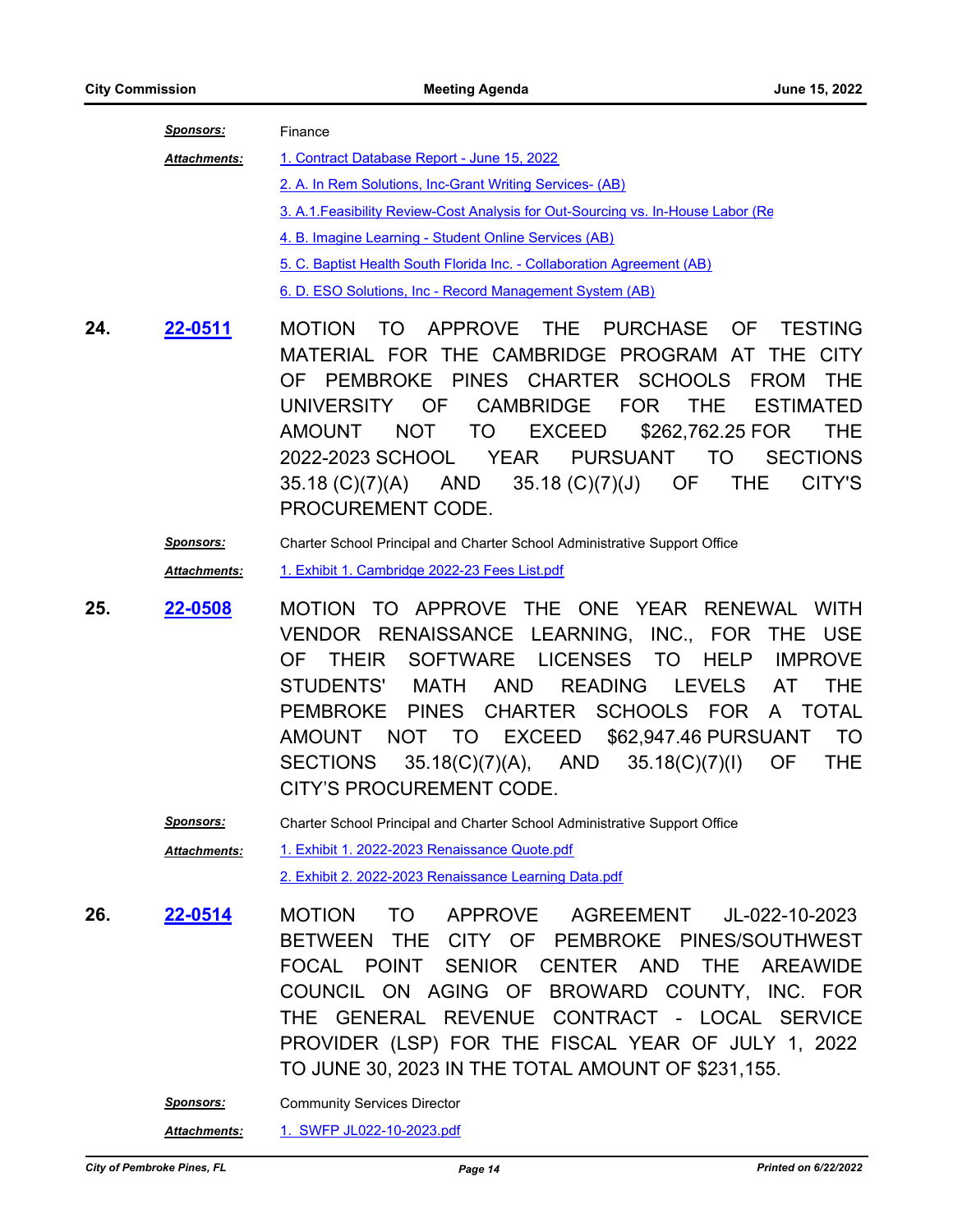- **ADD-1** ADD-1: ADDENDUM ITEM: MOTION TO APPROVE A NEW AGREEMENT BETWEEN THE CITY OF PEMBROKE PINES CHARTER SCHOOLS AND SCHOOLMINT,INC., F/K/A FIREFLY DIGITAL INC., FOR A THREE YEAR PERIOD, IN THE AMOUNT OF \$146,044.46 FOR THE USE OF THE SCHOOLMINT LOTTERY AND STUDENT ENROLLMENT SOLUTION, PURSUANT TO SECTIONS 35.18(C)(7)(H) AND 35.18(C)(7)(I) OF THE CITY'S CODE OF ORDINANCES. **[22-0512](http://ppines.legistar.com/gateway.aspx?m=l&id=/matter.aspx?key=15447)**
	- *Sponsors:* Information Technology Director and Charter School Administrative Support Office [1. SchoolMint-Lottery & Student Application Management Agreement](http://ppines.legistar.com/gateway.aspx?M=F&ID=004779d8-e2f9-43fe-9f96-47a784feb46e.pdf) [2. SchoolMint-Lottery & Student Application Management Agreement Addendum](http://ppines.legistar.com/gateway.aspx?M=F&ID=24de3c2c-68f5-4aeb-a38d-3374156f023b.pdf) *Attachments:*
- **ADD-2** ADD-2: ADDENDUM ITEM: MOTION TO AWARD IFB # PSUT-21-07 "NEW RAW WATER SUPPLY LINE (BETWEEN WATER TREATMENT PLANT AND EASTERN WELLFIELD)" TO THE MOST RESPONSIVE/RESPONSIBLE BIDDER, ACCURATE DRILLING SYSTEMS, INC. IN THE AMOUNT NOT TO EXCEED \$5,863,865.94 WHICH INCLUDES AN OWNER'S CONTINGENCY IN THE AMOUNT OF \$471,022.67 AND AN OWNER'S PERMIT ALLOWANCE IN THE AMOUNT OF \$15,000.00. **[22-0517](http://ppines.legistar.com/gateway.aspx?m=l&id=/matter.aspx?key=15452)**
	- *Sponsors:* Utility [1. Accurate Drilling Systems Inc. Agreement](http://ppines.legistar.com/gateway.aspx?M=F&ID=8a3e74a0-c3ff-4100-8521-b47a28b3980d.pdf) [2. Exhibit A - IFB PSUT-21-07 New Raw Water Supply Line \(Between Water Tre](http://ppines.legistar.com/gateway.aspx?M=F&ID=71bc69e4-7377-4a4e-b1d5-9d9ac6b845f4.pdf) [3. Accurate Drilling Systems, Inc - Bid Submital](http://ppines.legistar.com/gateway.aspx?M=F&ID=eaf16ffb-1dc8-45b9-b1bd-00e052b21790.pdf) [4. PSUT-21-07 Bid Tabulation](http://ppines.legistar.com/gateway.aspx?M=F&ID=e66818c8-ba05-4a4e-8692-b7171b45212b.pdf) *Attachments:*

#### **QUASI JUDICIAL CONSENT AGENDA:**

#### **ORDINANCES AND RESOLUTIONS:**

#### **SECOND READING ORDINANCES:**

27. 2022-02 MOTION TO ADOPT PROPOSED ORDINANCE NO. 2022-02 ON SECOND AND FINAL READING. **[2022-02](http://ppines.legistar.com/gateway.aspx?m=l&id=/matter.aspx?key=15309)**

> PROPOSED ORDINANCE NO. 2022-02 IS AN ORDINANCE OF THE CITY COMMISSION OF THE CITY OF PEMBROKE PINES, FLORIDA, PERTAINING TO THE SUBJECT OF ZONING AND LAND DEVELOPMENT; AMENDING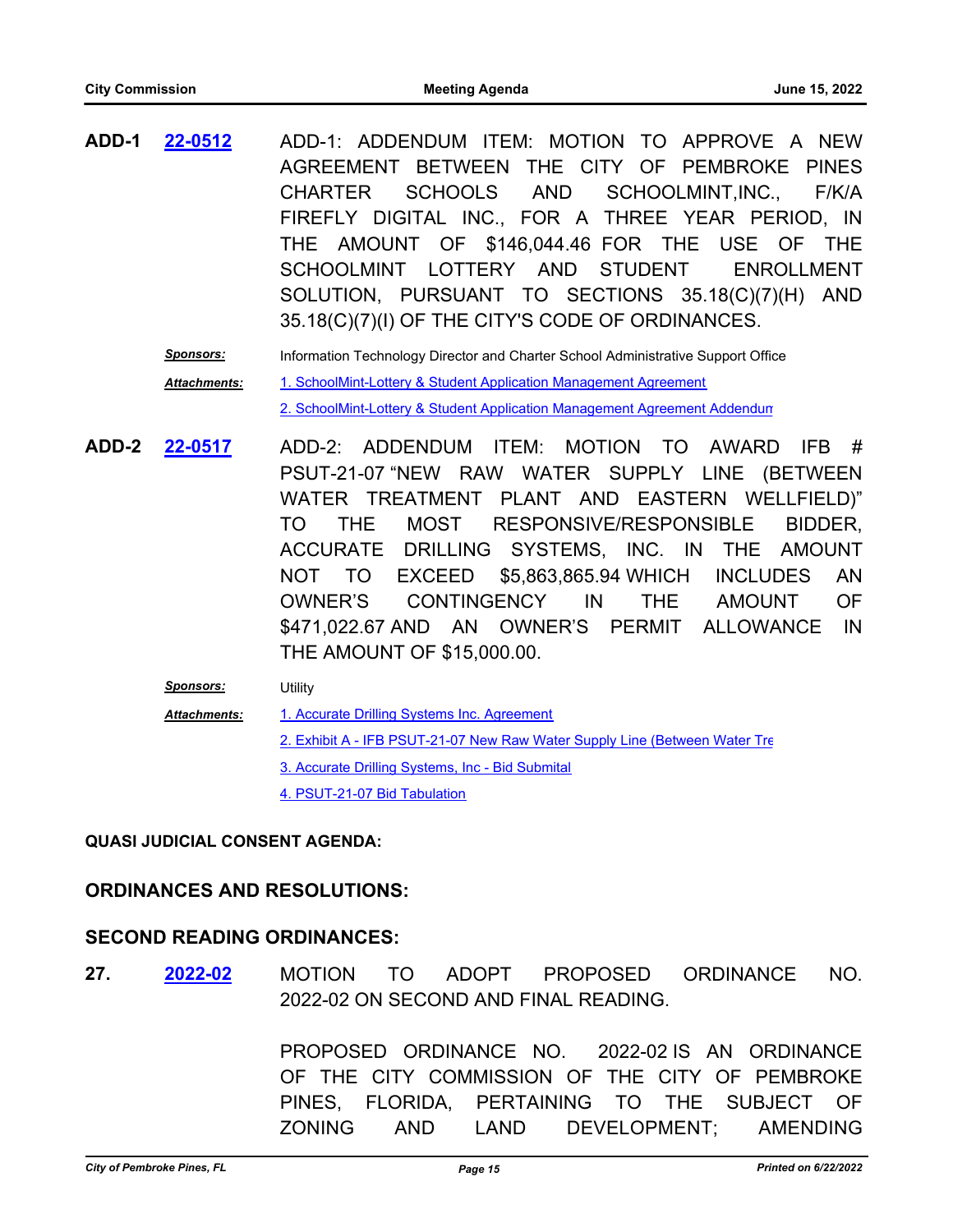CHAPTER 155 OF THE CITY OF PEMBROKE PINES CODE OF ORDINANCES TO UPDATE PROVISIONS AND USE TABLE; CORRECTING SCRIVENER ERRORS; AND IMPROVING THE CLARITY OF THE CHAPTER AND FACILITATING THEIR CORRECT INTERPRETATION NECESSITATED FROM 2021 TRANSITION TO NEW LAND DEVELOPMENT CODE; PROVIDING FOR CONFLICT; PROVIDING FOR SEVERABILITY; PROVIDING FOR CODIFICATION; AND, PROVIDING FOR AN EFFECTIVE DATE.

- *Sponsors:* Planning and Economic Development Department [1. Proposed Ordinance No. 2022-02 \(LDC Code Update- 2022 Update\)](http://ppines.legistar.com/gateway.aspx?M=F&ID=928dbf7b-cf60-408e-a968-3b320ef7cef6.pdf) [2. Exhibit A - Land Development Code \(Strikethrough and underline Version\)](http://ppines.legistar.com/gateway.aspx?M=F&ID=4de7b43f-3445-4de6-89bf-f90cb6cde99b.pdf) [3. Summary Table of Changes](http://ppines.legistar.com/gateway.aspx?M=F&ID=c3b0f4f4-a8f0-451c-93e8-d430a5992c7b.pdf) [4. Nuisance \(Previous Section 155.013\)](http://ppines.legistar.com/gateway.aspx?M=F&ID=ff078fa3-4bd2-4a00-9a9d-ae27900d9cb6.pdf) *Attachments:*
- **28. 2022-03 MOTION TO ADOPT PROPOSED ORDINANCE NO. 2022-03** ON SECOND AND FINAL READING. **[2022-03](http://ppines.legistar.com/gateway.aspx?m=l&id=/matter.aspx?key=15320)**

PROPOSED ORDINANCE NO. 2022-03 IS AN ORDINANCE OF THE CITY OF PEMBROKE PINES, FLORIDA, AMENDING CHAPTER 155, THE LAND DEVELOPMENT CODE OF THE CITY OF PEMBROKE PINES, BY AMENDING SECTION 155.401, ENTITLED "ZONING MAP," TO AMEND THE CITY'S ZONING DISTRICT MAP TO RE-ZONE AN APPROXIMATE 25-ACRE PARCEL OF LAND GENERALLY LOCATED NORTH OF PEMBROKE ROAD, BETWEEN I-75 AND SOUTHWEST 145 AVENUE, AS MORE PARTICULARLY DESCRIBED IN EXHIBIT "A"; RE-ZONING THE PARCEL FROM THE CURRENT ZONING OF PLANNED COMMERCIAL DEVELOPMENT (PCD) TO MIXED USE DEVELOPMENT (MXD); PROVIDING FOR CODIFICATION; PROVIDING FOR CONFLICTS; PROVIDING FOR SEVERABILITY; PROVIDING FOR AN EFFECTIVE DATE.

*Sponsors:* Planning and Economic Development Department

*Attachments:*

- [1. Proposed Ordinance No..2022-03 \(Pembroke Point Zoning Map Change\)](http://ppines.legistar.com/gateway.aspx?M=F&ID=ab7e3c4a-2c9a-4c24-8e3e-e943e9df1522.pdf)
- [2. Exhibit A Survey and Legal Description](http://ppines.legistar.com/gateway.aspx?M=F&ID=b6b5c846-ec49-4ba5-bc14-effe9256244a.pdf)
- [3. Edison Location Map \(Aerial\)](http://ppines.legistar.com/gateway.aspx?M=F&ID=e7db91bd-6e8a-4336-986a-625b07b9e649.pdf)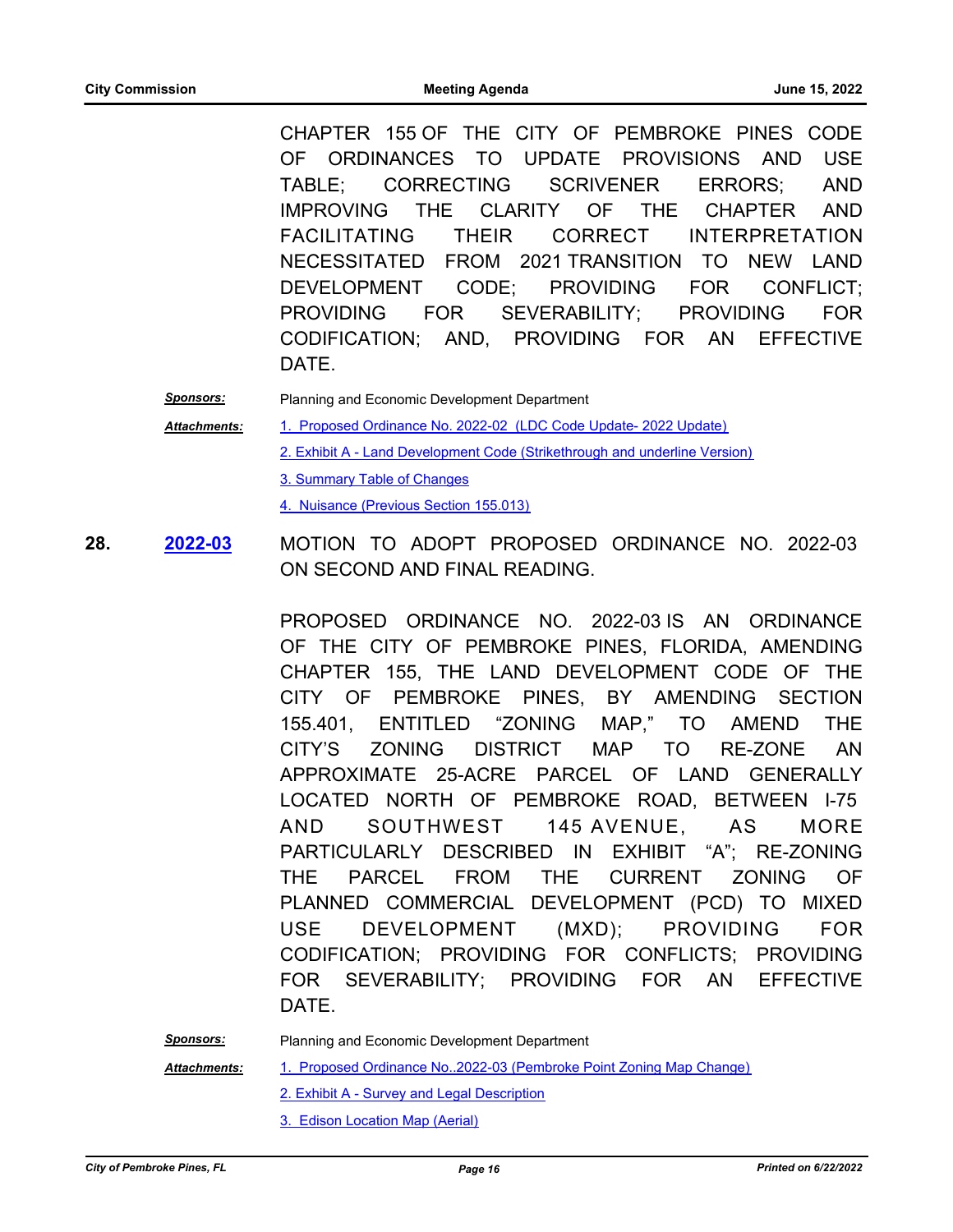**29.** MOTION TO ADOPT PROPOSED ORDINANCE NO. 2022-04 ON SECOND AND FINAL READING. **[2022-04](http://ppines.legistar.com/gateway.aspx?m=l&id=/matter.aspx?key=15319)**

> PROPOSED ORDINANCE NO.2022-04 IS AN ORDINANCE OF THE CITY OF PEMBROKE PINES, FLORIDA, CREATING THE EDISON PEMBROKE MIXED USE DEVELOPMENT ("MXD") DISTRICT DESIGN GUIDELINES FOR THE APPROXIMATE 25 ACRE PARCEL OF LAND GENERALLY LOCATED NORTH OF PEMBROKE ROAD, BETWEEN I-75 AND SW 145 AVENUE, AS MORE PARTICULARLY DESCRIBED IN EXHIBIT "A," ATTACHED HERETO AND INCORPORATED HEREIN: PROVIDING FOR CODIFICATION; PROVIDING FOR CONFLICTS; PROVIDING FOR SEVERABILITY; PROVIDING FOR AN EFFECTIVE DATE.

*Sponsors:* Planning and Economic Development Department [1. Proposed Ordinance No.2022-04 \(Edison MXD Guidelines\)](http://ppines.legistar.com/gateway.aspx?M=F&ID=6dc8892e-0bac-4fe5-b70a-befd4c67a66e.pdf) [2. Exhibit A MXD and Exhibits June 14](http://ppines.legistar.com/gateway.aspx?M=F&ID=efa1cdc3-0776-44ea-957f-7e6d24ef4a1e.pdf) [3. Edison MXD Update Letter](http://ppines.legistar.com/gateway.aspx?M=F&ID=d045e199-c92b-4cb3-8ded-7259536f4922.pdf) [4. Edison Location Map \(Aerial\)](http://ppines.legistar.com/gateway.aspx?M=F&ID=0f9a1aae-c9e8-440a-bb57-bc641a95f5b2.pdf) *Attachments:*

**30.** MOTION TO ADOPT PROPOSED ORDINANCE NO. 2022-05 ON SECOND AND FINAL READING. **[2022-05](http://ppines.legistar.com/gateway.aspx?m=l&id=/matter.aspx?key=15315)**

> PROPOSED ORDINANCE NO. 2022-05 IS AN ORDINANCE OF THE CITY OF PEMBROKE PINES, FLORIDA, MODIFYING THE PEMBROKE POINTE PLANNED COMMERCIAL DEVELOPMENT ("PCD") PREVIOUSLY ADOPTED BY THE CITY COMMISSION ON JUNE 6, 2007, PURSUANT TO ORDINANCE NO. 1584, AND AS AMENDED; PROVIDING FOR TEXT AMENDMENTS TO THE DESIGN GUIDELINES IN WHICH THE PCD WILL BE REDUCED FROM AN APPROXIMATELY 35-ACRE SITE GENERALLY LOCATED NORTH OF PEMBROKE ROAD, BETWEEN I-75 AND SOUTHWEST 145 AVENUE, AS MORE PARTICULARLY DESCRIBED IN EXHIBITS "A" AND "B," TO AN APPROXIMATELY 10-ACRE SITE; PROVIDING FOR CODIFICATION; PROVIDING FOR CONFLICTS; PROVIDING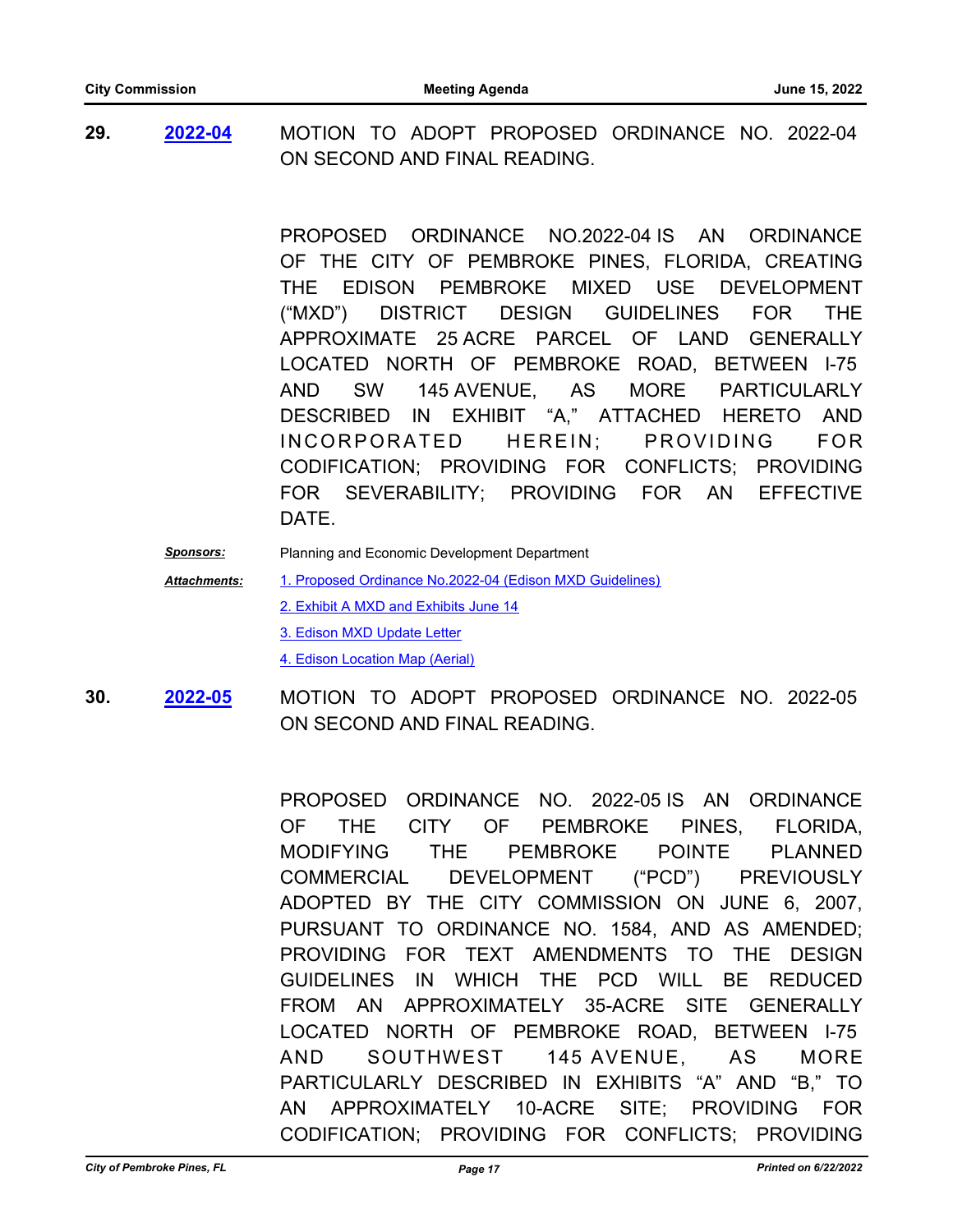FOR SEVERABILITY; PROVIDING FOR AN EFFECTIVE DATE.

*Sponsors:* Planning and Economic Development Department

[1. Proposed Ordinance 2022-05 \(Pembroke Pointe PCD Amendment\)](http://ppines.legistar.com/gateway.aspx?M=F&ID=ad63b71a-1256-4643-a0e4-86536c54a6e3.pdf) *Attachments:*

- [2. Exhibit A Survey and Legal Description](http://ppines.legistar.com/gateway.aspx?M=F&ID=84c46611-55ac-4398-8616-c8471557219f.pdf)
- [3. Exhibit B Amended Pembroke Pointe Design Guidelines](http://ppines.legistar.com/gateway.aspx?M=F&ID=a6109e6a-49e8-479c-8129-a16d0fca33a9.pdf)
- [4. Letter of Intent PCD](http://ppines.legistar.com/gateway.aspx?M=F&ID=040b9414-06d1-44fe-893a-24a9865d2c76.pdf)
- [5. Location Map \(Aerial\)](http://ppines.legistar.com/gateway.aspx?M=F&ID=77b4b6cf-303a-4b54-9ed7-b29e1ee745d6.pdf)
- **31. 2022-06** MOTION TO ADOPT PROPOSED ORDINANCE NO. 2022-06 ON SECOND AND FINAL READING. **[2022-06](http://ppines.legistar.com/gateway.aspx?m=l&id=/matter.aspx?key=15314)**

PROPOSED ORDINANCE NO. 2022-06 IS AN ORDINANCE OF THE CITY OF PEMBROKE PINES, FLORIDA, AMENDING CHAPTER 155, THE COMPREHENSIVE ZONING CODE OF THE CITY OF PEMBROKE PINES, BY SPECIFICALLY AMENDING SECTION 155.027, ENTITLED "ZONING MAP," TO RE-ZONE THE APPROXIMATE 0.89-ACRE PARCEL OF LAND GENERALLY LOCATED AT 6700 PEMBROKE ROAD, AS MORE PARTICULARLY DESCRIBED IN EXHIBIT "A"; RE-ZONING FROM THE CURRENT ZONING OF B-2 (COMMUNITY BUSINESS) TO B-3 (GENERAL BUSINESS) SUBJECT TO THE RECORDATION OF A DECLARATION OF RESTRICTIVE COVENANTS ATTACHED HERETO AS EXHIBIT "B"; PROVIDING FOR CODIFICATION; PROVIDING FOR CONFLICTS; PROVIDING FOR SEVERABILITY; PROVIDING FOR AN EFFECTIVE DATE.

*Sponsors:* Planning and Economic Development Department

[1. Proposed Ordinance No.2022-06 \(EZ Car Wash\)](http://ppines.legistar.com/gateway.aspx?M=F&ID=bff386e2-e25a-43e4-9195-88dc20ca6e17.pdf) *Attachments:*

- [2. Exhibit A Survey](http://ppines.legistar.com/gateway.aspx?M=F&ID=666b4d43-efe4-45d0-802f-85375fbddcf0.pdf)
- [3. Exhibit B Restrictive Covenant](http://ppines.legistar.com/gateway.aspx?M=F&ID=d667c9e8-3846-421b-a8e5-474b4395e70e.pdf)
- [4. Vicinity Map](http://ppines.legistar.com/gateway.aspx?M=F&ID=d67b973b-0865-4dad-8a17-3863168e3df4.pdf)

#### **FIRST READING ORDINANCES:**

#### **RESOLUTIONS:**

**32. [2022-R-17](http://ppines.legistar.com/gateway.aspx?m=l&id=/matter.aspx?key=15397)** MOTION TO ADOPT PROPOSED RESOLUTION 2022-R-17.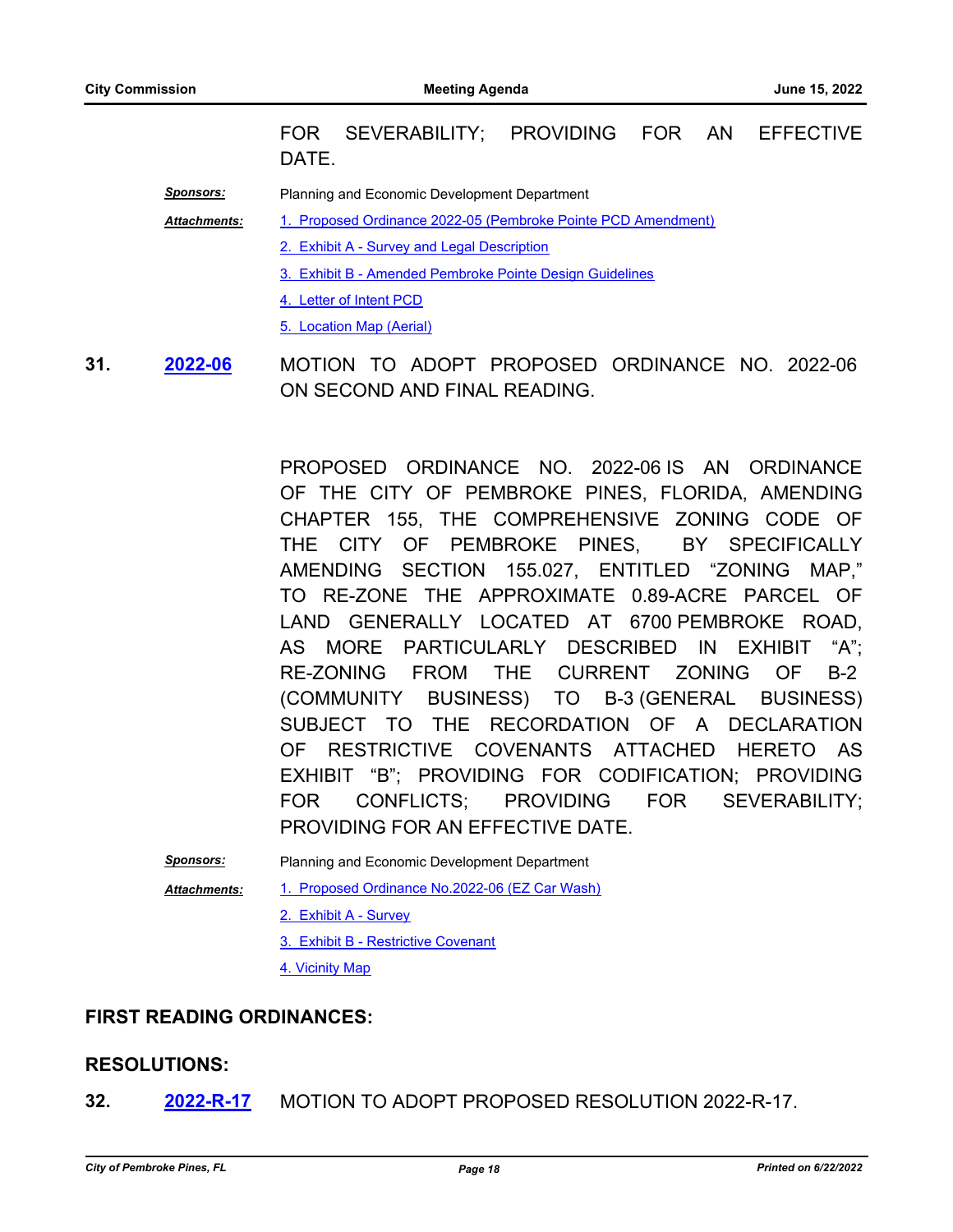PROPOSED RESOLUTION 2022-R-17 IS A RESOLUTION OF THE CITY COMMISSION OF THE CITY OF PEMBROKE PINES, FLORIDA, APPROVING THE CITY'S ACTION PLAN FOR COMMUNITY DEVELOPMENT BLOCK GRANT ("CDBG") PROGRAM YEAR 2022; DIRECTING THE CITY MANAGER TO SUBMIT THE ACTION PLAN TO THE UNITED STATES DEPARTMENT OF HOUSING AND URBAN DEVELOPMENT, INCLUDING ANY AMENDMENTS THERETO, AND AUTHORIZING THE CITY MANAGER TO EXECUTE ALL REQUIRED DOCUMENTS; PROVIDING FOR CONFLICTS; PROVIDING FOR SEVERABILITY; PROVIDING FOR AN EFFECTIVE DATE. (PUBLIC HEARING).

*Sponsors:* Planning and Economic Development Department [1. Proposed Resolution No. 2022-R-17](http://ppines.legistar.com/gateway.aspx?M=F&ID=0ea77daf-8360-4a14-b56c-8e9492d7f52a.pdf) [2. Exhibit A- PY 2022 CDBG Revised Action Plan Draft](http://ppines.legistar.com/gateway.aspx?M=F&ID=abbb35ff-2fae-4325-b83d-21e0965a2aa6.pdf) [3. CDBG Public Notice Ad-Revised](http://ppines.legistar.com/gateway.aspx?M=F&ID=1d4c6580-2526-4773-b72b-3bd77ced6d00.PDF) *Attachments:*

#### **33. 2022-R-18 MOTION TO ADOPT PROPOSED RESOLUTION 2022-R-18. [2022-R-18](http://ppines.legistar.com/gateway.aspx?m=l&id=/matter.aspx?key=15400)**

PROPOSED RESOLUTION 2022-R-18 IS A RESOLUTION OF THE CITY COMMISSION OF THE CITY OF PEMBROKE PINES, FLORIDA, APPROVING THE FISCAL YEAR 2021-2022 AGREEMENT WITH BROWARD COUNTY PROVIDING FOR DISBURSEMENT OF HOME PROGRAM FUNDS FOR THE HOMEBUYER PURCHASE ASSISTANCE PROGRAM; AUTHORIZING THE APPROPRIATE CITY OFFICIALS TO EXECUTE THE AGREEMENT FOR THE DESIGNATION OF SUBRECIPIENT AND DISBURSEMENT HOME PROGRAM, FISCAL YEAR 2021-2022, WITH BROWARD COUNTY IN THE AMOUNT OF \$301,498, AND ASSOCIATED DOCUMENTS, IF NECESSARY, PENDING LEGAL REVIEW; PROVIDING FOR CONFLICTS; PROVIDING FOR SEVERABILITY; AND PROVIDING FOR AN EFFECTIVE DATE.

# *Sponsors:* Planning and Economic Development Department [1. Proposed Resolution 2022-R-18](http://ppines.legistar.com/gateway.aspx?M=F&ID=81adc5ea-e831-405d-a3cb-289a11468dff.pdf) [2. FY 2021-2022 Broward County HOME ILA](http://ppines.legistar.com/gateway.aspx?M=F&ID=a019f5d8-0226-40a0-bbb1-f9f2c52b0d6e.pdf) *Attachments:*

**34. 2022-R-19** MOTION TO APPROVE PROPOSED RESOLUTION 2022-R-19. **[2022-R-19](http://ppines.legistar.com/gateway.aspx?m=l&id=/matter.aspx?key=15426)**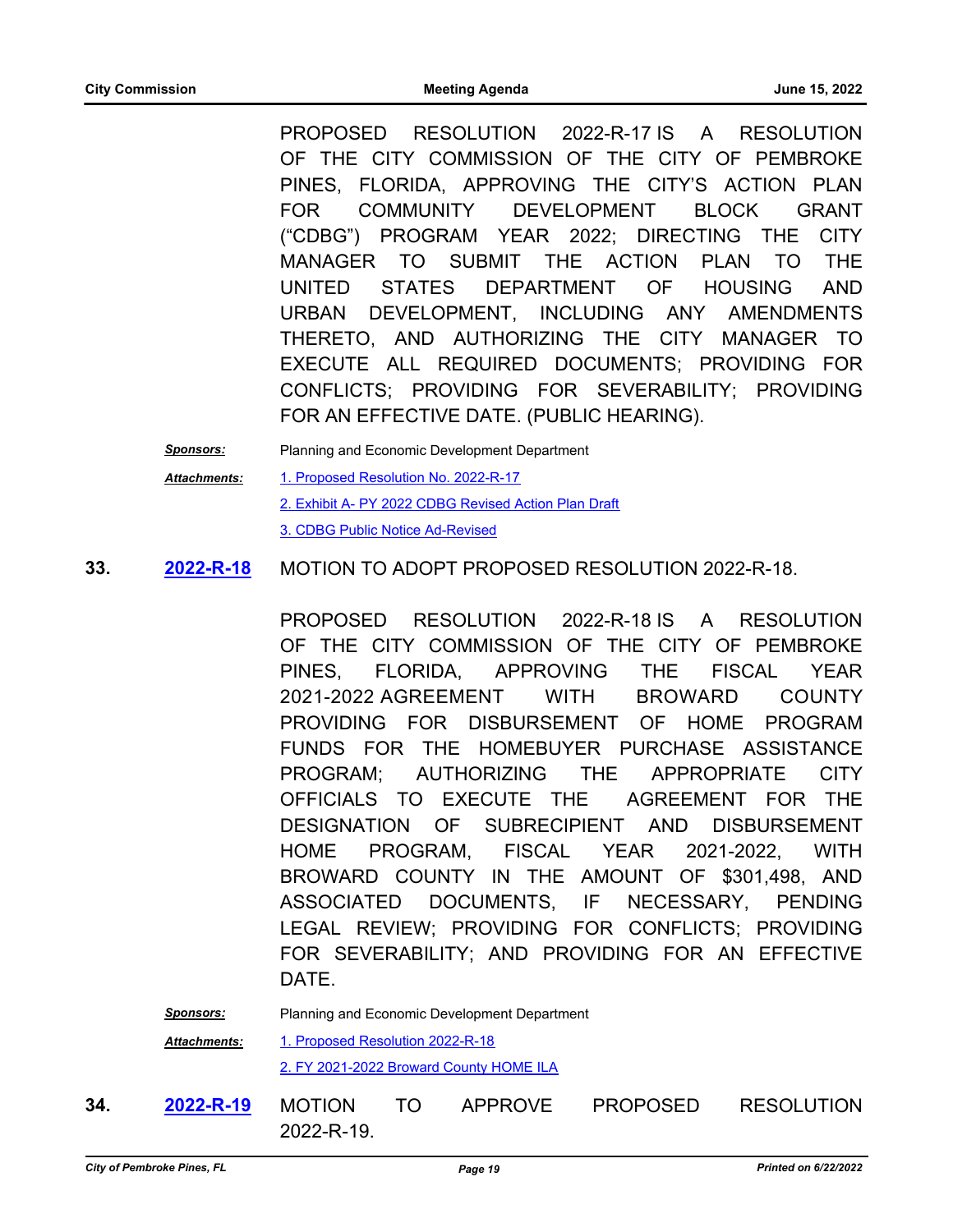PROPOSED RESOLUTION 2022-R-19 IS A RESOLUTION OF THE CITY COMMISSION OF THE CITY OF PEMBROKE PINES, FLORIDA, APPROVING THE PLAT NOTE AMENDMENT (DELEGATION REQUEST) FOR THE APPROXIMATE 14.182 ACRE PATHWAYS PLAT GENERALLY LOCATED SOUTH OF PINES BOULEVARD AND EAST OF DOUGLAS ROAD; BY AMENDING THE EXISTING PLAT TO ALLOW FOR THE DEVELOPMENT OF A SPECIAL RESIDENTIAL FACILITY (CATEGORY 3) CONSISTING OF 552 sleeping rooms (276) dwelling unit equivalent) and restricted to Low and Moderate income as defined in the Broward County Land Development Plan; AUTHORIZING THE CITY MANAGER AND CITY ADMINISTRATION TO TAKE ANY ACTION NECESSARY TO IMPLEMENT THE INTENT OF THIS RESOLUTION; PROVIDING FOR CONFLICTS; PROVIDING FOR SEVERABILITY; PROVIDING FOR AN EFFECTIVE DATE.

*Sponsors:* Planning and Economic Development Department

1. Proposed Resolution 2022-R-19 (Pathways Plat Note Amendment (Delegatic *Attachments:*

- [2. Exhibit A Pathways Plat](http://ppines.legistar.com/gateway.aspx?M=F&ID=fd9f9cc1-7d9a-4274-82b6-be17dadb2405.pdf)
- [3. Pathways plat parcels](http://ppines.legistar.com/gateway.aspx?M=F&ID=44313617-4dc1-4c4e-97fb-90c82afb79f9.pdf)

[4. Subject Site Vicinity Map](http://ppines.legistar.com/gateway.aspx?M=F&ID=8ecab3ae-74c6-4753-8ac3-c1710ffd4043.pdf)

#### **35. 2022-R-20 MOTION TO ADOPT PROPOSED RESOLUTION 2022-R-20. [2022-R-20](http://ppines.legistar.com/gateway.aspx?m=l&id=/matter.aspx?key=15419)**

PROPOSED RESOLUTION NO. 2022-R-20 IS A RESOLUTION OF THE CITY OF PEMBROKE PINES, FLORIDA ADOPTING THE BUDGET FOR THE CITY OF PEMBROKE PINES CHARTER SCHOOLS SPONSORED BY THE SCHOOL BOARD OF BROWARD COUNTY, FLORIDA FOR THE CHARTER SCHOOL FISCAL YEAR BEGINNING JULY 1, 2022 IN THE AMOUNT OF \$62,330,460.00; PROVIDING FOR CONFLICTS; PROVIDING FOR SEVERABILITY; PROVIDING FOR AN EFFECTIVE DATE.

#### *Sponsors:* Charter School Administrative Support Office and Charter School Principal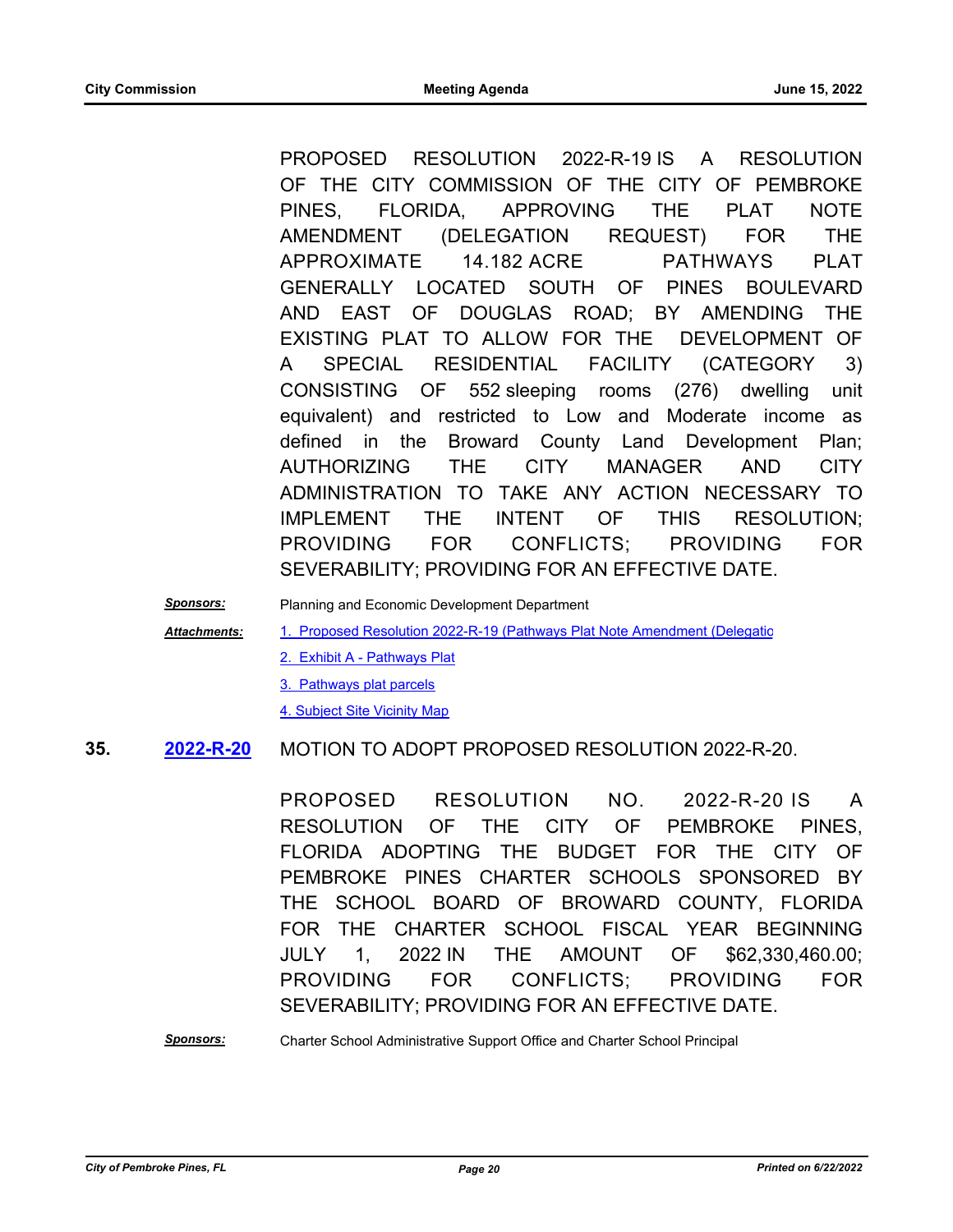| <b>Attachments:</b> | 1. Exhibit 1. 2022-R-20 PPCS Budget Resolution.pdf                     |
|---------------------|------------------------------------------------------------------------|
|                     | 2. Exhibit 2. PPCS-SBBC Sponsored Schools Proposed Budget FY 2022-2023 |
|                     | 3. Exhibit 3. Charter AVCS June 6 2022 Meeting Summary                 |
|                     | 4. Exhibit 4. Charter Elementary Middle June 7 2022 Meeting Summary    |

**36.** MOTION TO ADOPT PROPOSED RESOLUTION NO. 2022-R-21 **[2022-R-21](http://ppines.legistar.com/gateway.aspx?m=l&id=/matter.aspx?key=15420)**

> PROPOSED RESOLUTION NO. 2022-R-21 IS A RESOLUTION OF THE CITY OF PEMBROKE PINES, FLORIDA ADOPTING THE BUDGET FOR THE PEMBROKE PINES/FLORIDA STATE UNIVERSITY CHARTER ELEMENTARY SCHOOL FOR THE CHARTER SCHOOL FISCAL YEAR BEGINNING JULY 1, 2022 IN THE AMOUNT OF \$9,904,684.00; PROVIDING FOR CONFLICTS; PROVIDING FOR SEVERABILITY; PROVIDING FOR AN EFFECTIVE DATE.

*Sponsors:* Charter School Administrative Support Office and Charter School Principal

- [1. Exhibit 1. 2022-R-21 FSU Elementary Resolution.pdf](http://ppines.legistar.com/gateway.aspx?M=F&ID=054532b4-cdc5-4bf4-900c-f64c98302f1b.pdf) [2. Exhibit 2. FSU Elementary Charter School Proposed Budget FY 2022-2023](http://ppines.legistar.com/gateway.aspx?M=F&ID=75b04214-d042-453d-8b29-8e26987e7503.pdf) [3. Exhibit 3. FSU Elementary June 2 2022 Meeting Summary](http://ppines.legistar.com/gateway.aspx?M=F&ID=b8396d35-b115-4db7-9385-23dc78edc802.pdf) *Attachments:*
- **37. 2022-R-22 MOTION TO ADOPT FIRE ASSESSMENT PROPOSED** RESOLUTION 2022-R-22 **[2022-R-22](http://ppines.legistar.com/gateway.aspx?m=l&id=/matter.aspx?key=15444)**

PROPOSED RESOLUTION 2022-R-22 IS A RESOLUTION OF THE CITY OF PEMBROKE PINES, FLORIDA, RELATING TO THE PROVISION OF FIRE RESCUE SERVICES, FACILITIES AND PROGRAMS IN THE CITY OF PEMBROKE PINES, FLORIDA; DESCRIBING THE METHOD OF ASSESSING FIRE RESCUE ASSESSED COSTS AGAINST ASSESSED PROPERTY LOCATED WITHIN THE CITY OF PEMBROKE PINES; DIRECTING THE PREPARATION OF AN ASSESSMENT ROLL; AUTHORIZING A PUBLIC HEARING AND DIRECTING THE PROVISION OF NOTICE THEREOF; AND PROVIDING AN EFFECTIVE DATE.

*Sponsors:* Budget

*City of Pembroke Pines, FL Page 21 Printed on 6/22/2022*